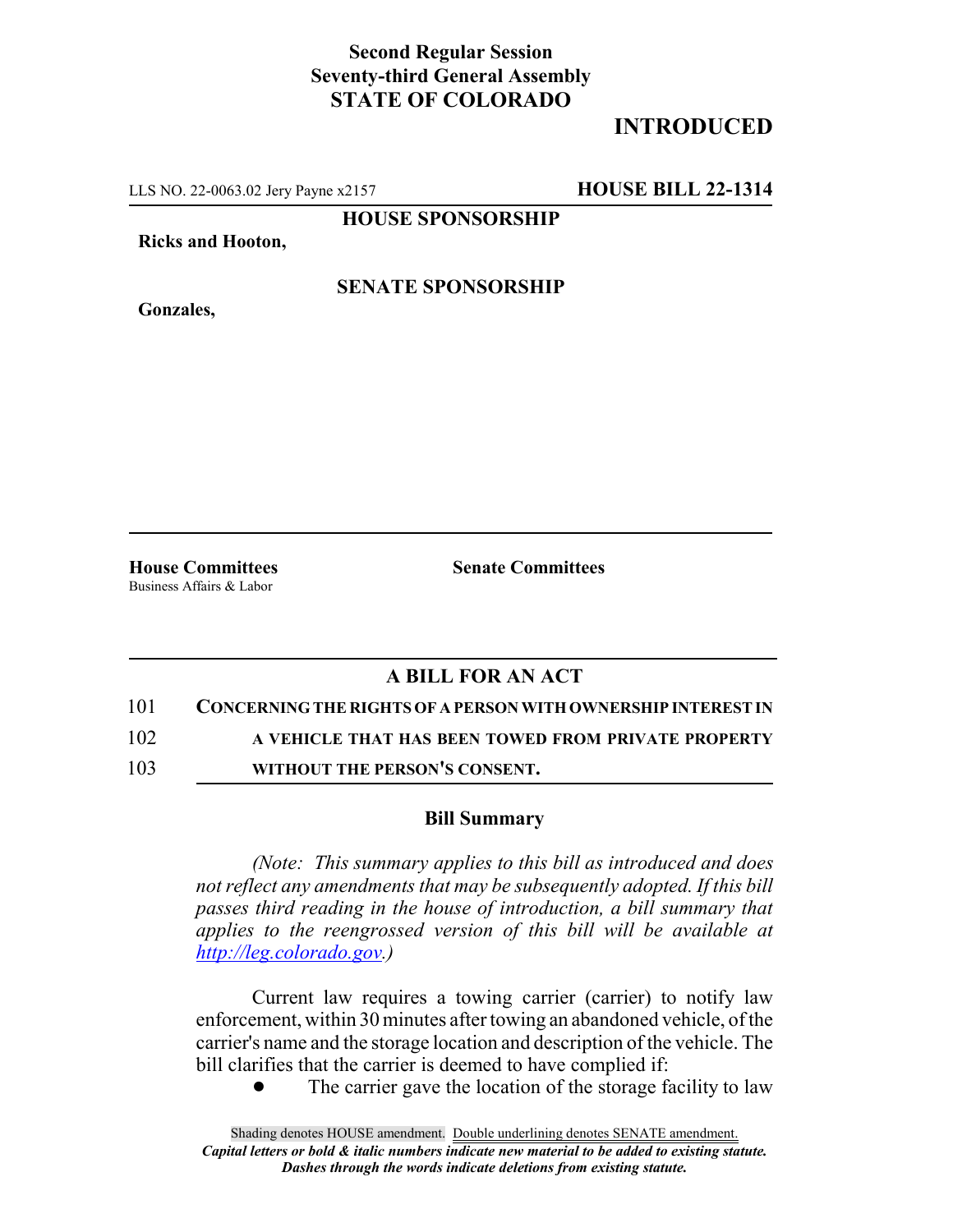enforcement when obtaining authorization for the tow; or

The carrier made 2 or more attempts within the 30 minutes after the tow to notify a law enforcement agency but was unsuccessful for reasons beyond the control of the carrier.

When a carrier tows a vehicle without the owner's or lienholder's consent, current law requires the carrier to notify the department of revenue, the owner, and the lienholder of the tow between 2 and 10 days after the tow, thus imposing a 2-day waiting period before notification. The bill repeals this waiting period and instead requires notice within 10 days after the tow. The carrier is authorized to use a telephone to notify the owner or lienholder. Current law also denies the carrier daily storage fees if the carrier fails to reasonably notify the owner and lienholder. The bill forbids daily storage fees until the carrier has sent the required notice to the owner and lienholder.

The bill requires that carriers that are towing a vehicle from private property without the owner's, operator's, or lienholder's consent:

- ! Charge the same fees for tows made without the owner's consent as the carrier charges for tows made with the owner's consent. These fees must be filed with the public utilities commission (PUC) and posted at the carrier's storage location.
- Accept cash and major credit cards, as defined by rule of the PUC, and, upon request, disclose the accepted forms of payment;
- Not charge storage fees for a day on which the carrier did not store the vehicle;
- ! Before connecting to a vehicle, photographically document the vehicle's condition and the reason for the tow. Failure to produce documentation of the vehicle's condition or the reason for the tow creates a rebuttable presumption that any damages to the vehicle were caused by the carrier or that the tow was not authorized.
- Maintain an area at each storage facility with lighting adequate to inspect a vehicle for damage;
- Upon demand of the owner, retrieve the vehicle or the contents of the towed vehicle or allow the owner to retrieve the vehicle or the contents;
- ! Obtain authorization from the property owner, leaseholder, or common interest community within 24 hours before towing a vehicle from private property;
- Give 24 hours' written notice before removing a vehicle from a parking spot or the common areas of a condominium, cooperative, apartment, or mobile home park;
- ! Upon request, provide evidence of the carrier's insurance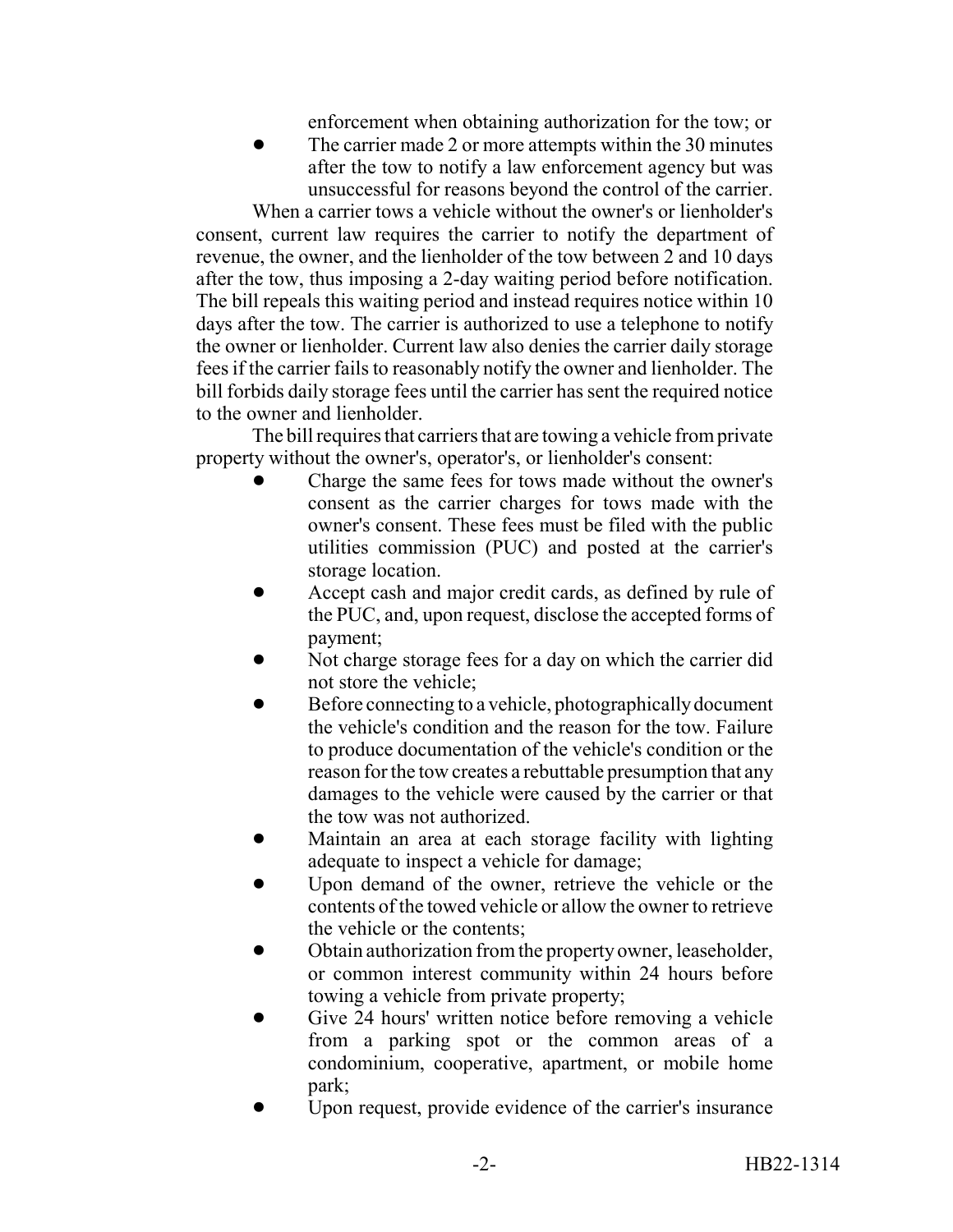coverages;

- ! Have a sign at storage facilities that states the name, telephone number, and hours of operation of the carrier's business;
- Upon request, provide an itemized bill showing each charge and the rate for each fee that the person has incurred;
- Give a written notice of the ability to make a complaint to the PUC;
- To perform a nonconsensual tow, other than for an abandoned motor vehicle, from private property normally used for parking, the property owner must have provided adequate signs communicating the parking regulations that subject a vehicle to being towed; and
- Unless ordered by a peace officer, not tow a vehicle from private property because the rear license plate shows the vehicle registration is expired.

A carrier's mechanic's lien is abolished if the carrier tows a vehicle from private property without the owner's, operator's, or lienholder's consent.

If a carrier fails to comply with the provisions of the bill, the carrier may not charge or retain any fees or charges for the services performed with respect to the vehicle and must return any fees it collected with respect to the vehicle. It is an affirmative defense in any action to collect towing fees that the carrier failed to comply with these provisions. If a carrier damages a vehicle or violates these provisions in a manner that causes damages and refuses to reimburse the owner, operator, or lienholder, the owner or lienholder may recover attorney fees.

The carrier and an owner or lienholder may use mediation to resolve disputes involving nonconsensual tows. Any mediated agreement may be submitted to the office of tow hearings (office), which is created in the bill, and a court, both of which are authorized to enforce the agreement.

The office is created within the PUC to adjudicate disputes between carriers and owners or lienholders when a vehicle is towed from private property without the owner's or lienholder's consent. The office will employ hearing officers or use administrative law judges to govern proceedings and to hold hearings to determine whether a carrier violated the law or caused damages. The office may order carriers to reimburse owners or lienholders, and this reimbursement may include attorney fees. The final actions of the office are subject to judicial review in accordance with the "State Administrative Procedure Act".

Carriers are required to record certain information about each nonconsensual tow, retain the information in their records for 3 years, and produce the records within 48 hours upon request.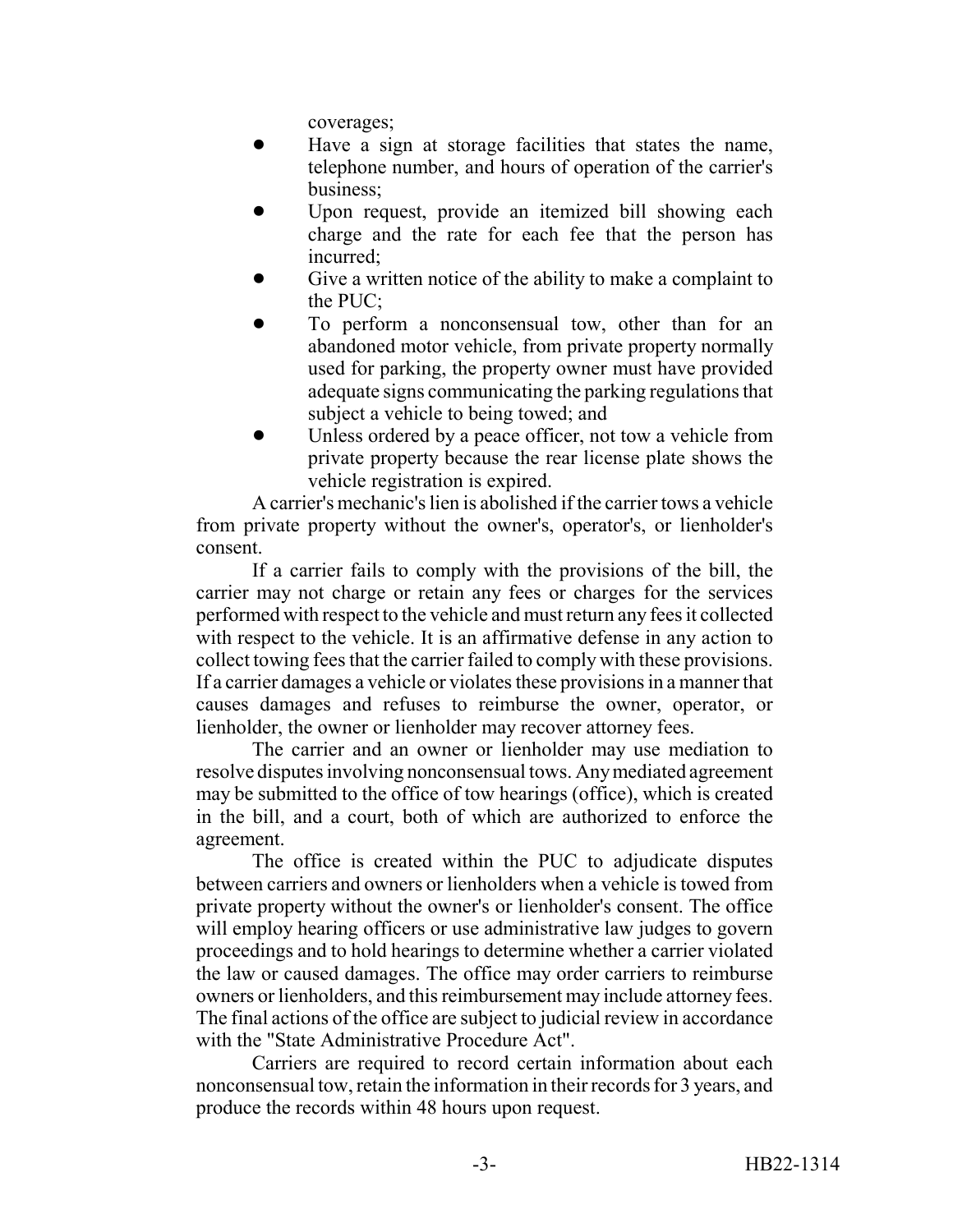A carrier is prohibited from paying money or other valuable consideration to a landowner or business for the privilege of nonconsensually towing vehicles.

It is a deceptive trade practice to violate the provisions of the bill, and the attorney general is responsible for enforcement.

1 *Be it enacted by the General Assembly of the State of Colorado:*

2 **SECTION 1.** In Colorado Revised Statutes, 42-4-2103, **amend** 3 (2), (3)(a), (3)(c)(I)(A), (3)(c)(II), and (4) introductory portion; and 4 **repeal** (4)(b) as follows:

 **42-4-2103. Abandonment and nonconsensual towing of motor vehicles - private property - rules.**  $(2)(a)(I)$  Any operator having in his 7 or her possession any POSSESSING A motor vehicle that was abandoned on private property shall notify, within thirty minutes, the department, the sheriff, or the sheriff's designee, of the county in which the motor vehicle is located or the chief of police, or the chief's designee, of the municipality in which the motor vehicle is located. THE NOTICE MUST 12 INCLUDE:

13 (A) as to The name of the operator; and

14 (B) The location of the impound lot STORAGE FACILITY where the 15 vehicle is located; and

16 (C) A description of the abandoned motor vehicle, including the 17 make, model, color, and year; the number, issuing state, and expiration 18 date of the license plate; and the vehicle identification number.

19 (II) AN OPERATOR IS DEEMED TO HAVE COMPLIED WITH 20 SUBSECTION  $(2)(a)(I)$  OF THIS SECTION IF:

21 (A) THE OPERATOR GAVE THE LOCATION OF THE STORAGE 22 FACILITY TO THE LAW ENFORCEMENT AGENCY WHEN OBTAINING 23 AUTHORIZATION FOR THE TOW; OR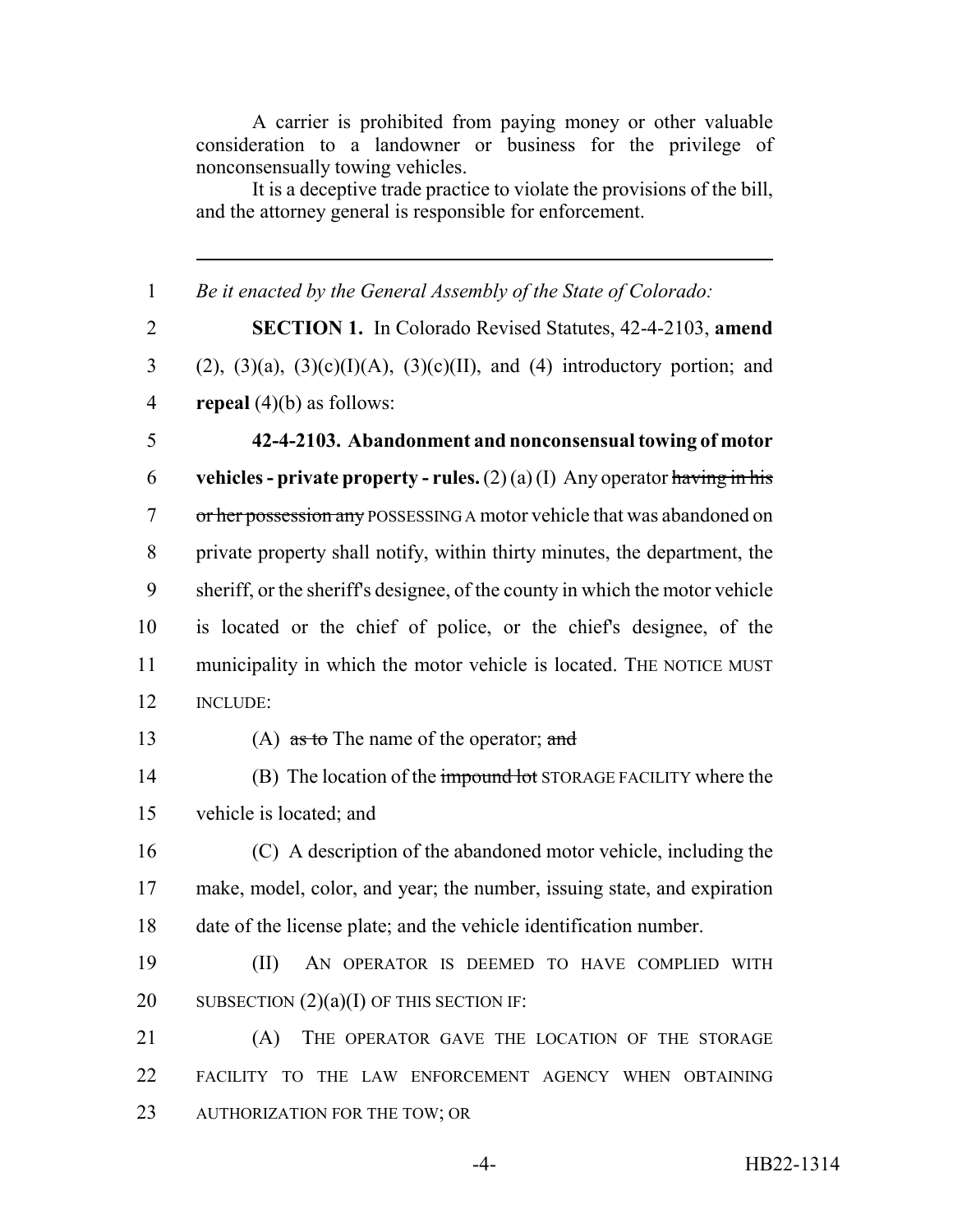1 (B) THE OPERATOR MADE TWO OR MORE ATTEMPTS, WITHIN THE 2 THIRTY MINUTES REQUIRED IN SUBSECTION  $(2)(a)(I)$  OF THIS SECTION, TO 3 NOTIFY THE RESPONSIBLE LAW ENFORCEMENT AGENCY BUT WAS 4 UNSUCCESSFUL FOR REASONS BEYOND THE CONTROL OF THE OPERATOR. 5 (b) Upon such notification RECEIVING THE NOTICE REQUIRED IN 6 SUBSECTION (2)(a) OF THIS SECTION, the law enforcement agency that 7 receives such THE notice shall: 8 (I) Assign the vehicle a tow report number immediately; 9 (II) shall Enter the vehicle and the fact that it has been towed in 10 the Colorado crime information center computer system; and 11 (III) shall Ascertain, if possible, whether or not the vehicle has 12 been reported stolen, and, if so, reported, such THE agency shall: 13 (A) Recover and secure the motor vehicle; 14 (B) and Notify its rightful owner; and 15 (C) Terminate the abandonment proceedings under this part 21. 16 (c) Upon the release of the vehicle to the owner or lienholder, the 17 operator shall notify the responsible law enforcement agent, who shall 18 adjust or delete the entry in the Colorado crime information center 19 computer system. The responsible law enforcement agency and operator 20 shall have the right to recover from the owner their reasonable fees for 21 recovering and securing the vehicle. Nothing in this section shall be 22 construed to authorize AUTHORIZES fees for services that were not 23 provided or that were provided by another person or entity. 24 (3) (a) NOT MORE THAN TEN DAYS AFTER A MOTOR VEHICLE HAS 25 BEEN TOWED, an operator shall no less than two days, but no more than 26 ten days after a motor vehicle has been towed or abandoned, report such 27 THE motor vehicle tow to the department by first-class or certified mail,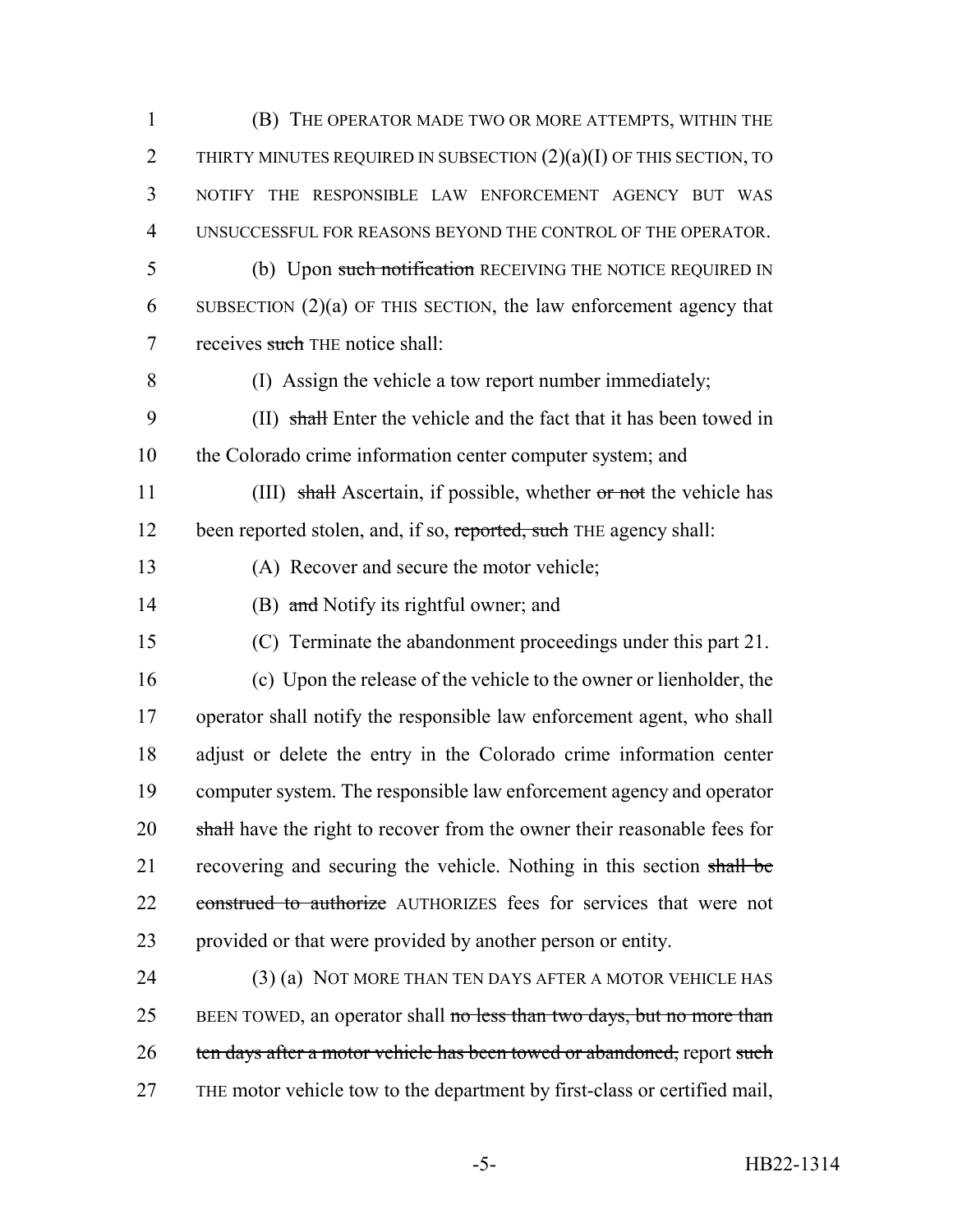1 by personal delivery, or by internet communication. which THE report 2 shall MUST be on a form prescribed and supplied by the department.

3 (c) (I) (A) NOT MORE THAN TEN DAYS AFTER A MOTOR VEHICLE 4 HAS BEEN TOWED, an operator or its agent shall no less than two days, but 5 no more than ten days after a motor vehicle has been towed or abandoned, 6 determine who the owner is and if WHETHER there is a lienholder and 7 send NOTIFY THE OWNER AND ANY LIENHOLDER BY TELEPHONE AND BY 8 SENDING a notice by certified mail, return receipt requested, to the address 9 of the owner and any lienholder as determined from records of the 10 department or from the national search performed by the department IN 11 ACCORDANCE WITH SUBSECTION  $(3)(c)(IV)$  OF THIS SECTION.

12 (II) The operator shall Is not be entitled to recover any daily 13 storage fees from the day the vehicle is towed until the day the OPERATOR 14 SENDS THE owner and ANY lienholder are notified, unless the operator 15 reasonably attempts to notify the owner and lienholder by the date 16 specified in subparagraph  $(I)$  of this paragraph  $(e)$ . Sending a notice by 17 certified mail, return receipt requested, to the owner and the lienholder as 18 represented in department records shall be deemed a reasonable attempt 19 to notify the owner and the lienholder. Failure to notify the owner and the 20 lienholder due to the receipt of erroneous information from the 21 department shall not cause the loss of such storage fees accrued from the 22 date the vehicle is towed until the owner and the lienholder receive such 23 notice THE NOTICE REQUIRED IN SUBSECTION  $(3)(c)(I)$  OF THIS SECTION.

 (4) Within three days after the receipt of the records set forth in 25 subsection  $(3)(c)$  of this section from the department, the operator shall notify BY TELEPHONE AND by certified mail the owner of record, including an out-of-state owner of record. The operator shall make a reasonable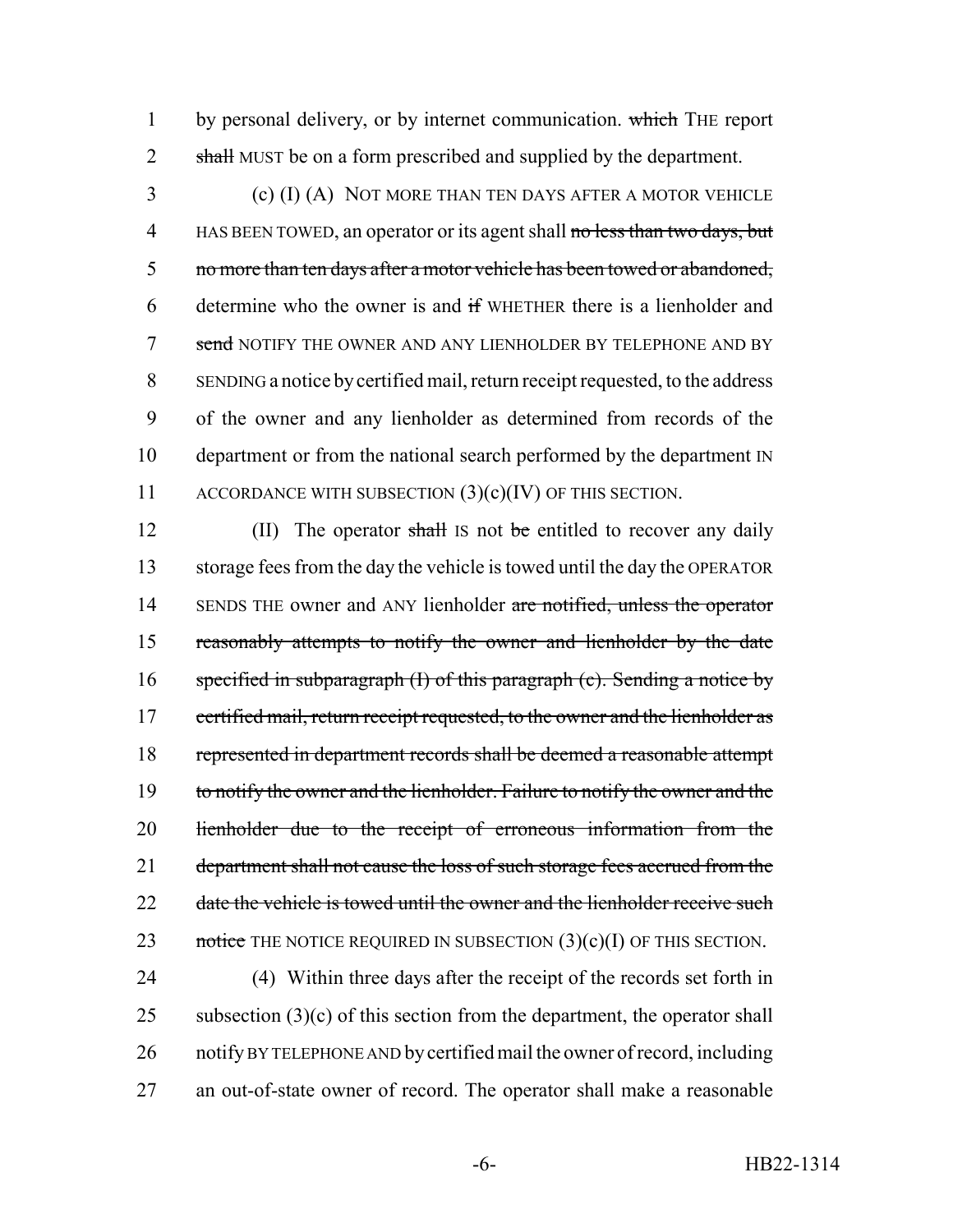1 effort to ascertain the address of the owner of record. The notice must 2 contain the following information:

3 (b) The claim of any lien under section 42-4-2105;

4 **SECTION 2.** In Colorado Revised Statutes, 42-4-2104, **amend** 5 (4) as follows:

6 **42-4-2104. Appraisal of abandoned motor vehicles - sale.** 7 (4) Transferring the title of a motor vehicle to an operator to satisfy a 8 debt covered by a lien created pursuant to this part 21 shall INCURRED IN 9 TOWING AN ABANDONED VEHICLE IS not be deemed to be the sale of a 10 motor vehicle.

11 **SECTION 3.** In Colorado Revised Statutes, 42-4-2105, **amend** 12 (1) and (3) as follows:

13 **42-4-2105. Liens upon towed motor vehicles.** (1) Whenever an 14 operator who is registered with the department in accordance with 15 subsection (2) of this section recovers, removes, or stores a motor vehicle 16 upon instructions from the owner of record OR any other legally 17 authorized person in control of such THE motor vehicle, or from the 18 owner or lessee of real property upon which a motor vehicle is illegally 19 parked or such owner's or lessee's agent authorized in writing, such THE 20 operator shall have HAS a possessory lien, subject to the provisions of 21 section 42-4-2103 (3), upon such THE motor vehicle and its attached 22 accessories, equipment, and personal property for all the costs and fees 23 for recovering, towing, and storage as authorized in section 42-4-2108. 24 Such THE lien shall be IS a first and prior lien on the motor vehicle, and 25 such lien shall be IS satisfied before all other charges against such THE 26 motor vehicle. This subsection  $(1)$  shall not apply to personal property if 27 subsection (3) of this section applies to such personal property.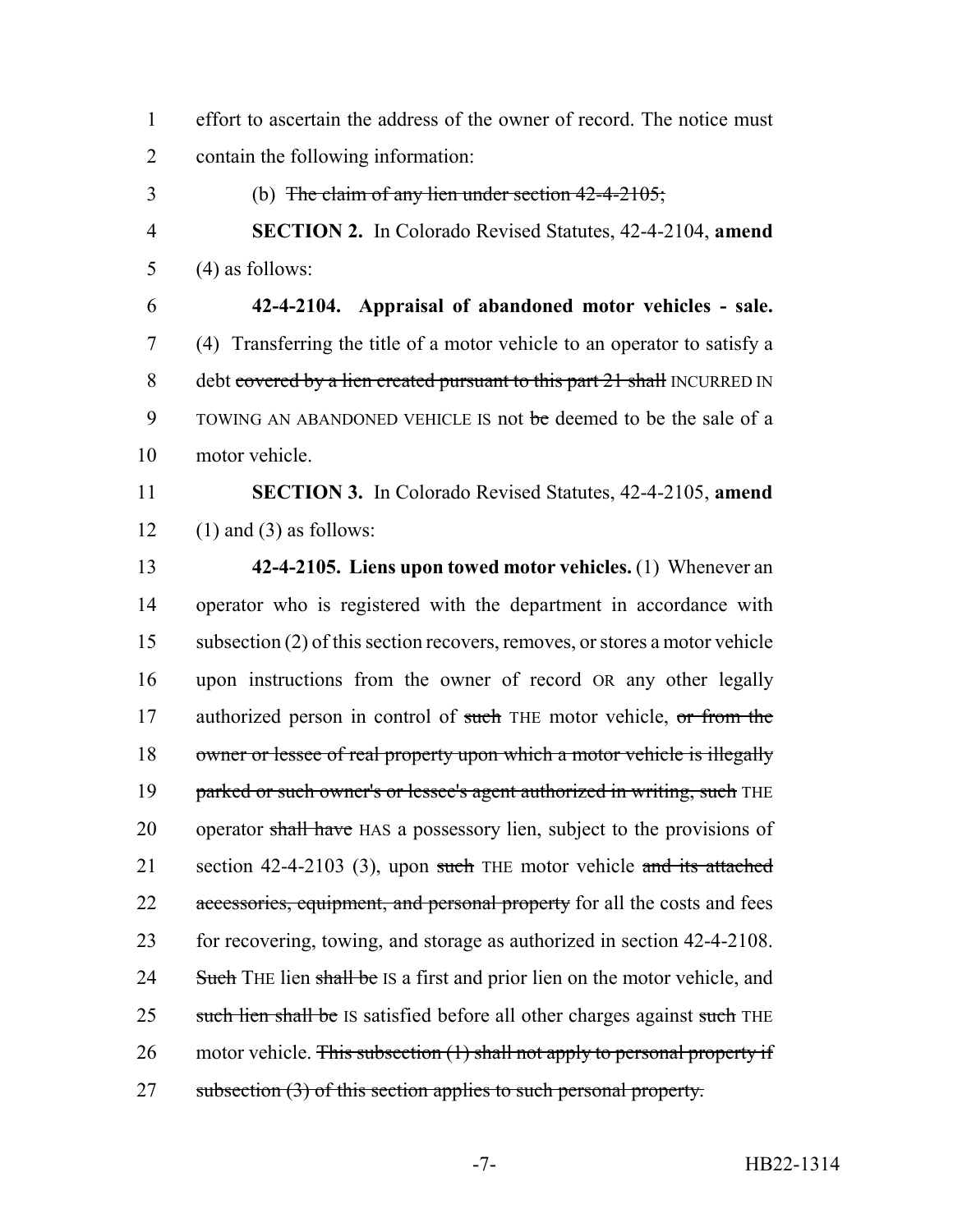(3) If the operator obtains personal property from an abandoned vehicle that has been towed pursuant to this part 21 and if the serial or identification number of such property has been visibly altered or 4 removed, the operator shall not have a lien upon such property and shall 5 destroy or discard such property within five days after disposing of such THE vehicle pursuant to sections 42-4-2104 and 42-4-2107.

7 **SECTION 4.** In Colorado Revised Statutes, **amend** 42-4-2106 as 8 follows:

9 **42-4-2106. Perfection of lien.** The lien provided for in section 10 42-4-2105 shall be IS perfected by taking physical possession of the motor 11 vehicle and its attached accessories, equipment, or personal property and 12 by sending to the department, within ten working days after the time 13 possession was taken, a notice containing the information required in the 14 report to be made under the provisions of section 42-4-2103. In addition, 15 such THE report shall MUST contain a declaration by the operator that a 16 possessory lien is claimed for all past, present, and future charges, up to 17 the date of redemption, and that the lien is enforceable and may be 18 foreclosed pursuant to the provisions of this part 21.

19 **SECTION 5.** In Colorado Revised Statutes, **amend** 42-4-2107 as 20 follows:

21 **42-4-2107. Sale of abandoned vehicle.** (1) AN OPERATOR MAY 22 SELL any motor vehicle and its attached accessories and equipment or 23 personal property within or attached to such THE vehicle that are not 24 redeemed by the last-known owner of record or lienholder after such 25 owner or lienholder has been sent notice of such lien by the operator shall 26 be sold in accordance with the provisions of section 42-4-2104 THE 27 NOTICE WAS SENT IN ACCORDANCE WITH SECTION 42-4-2104 (1).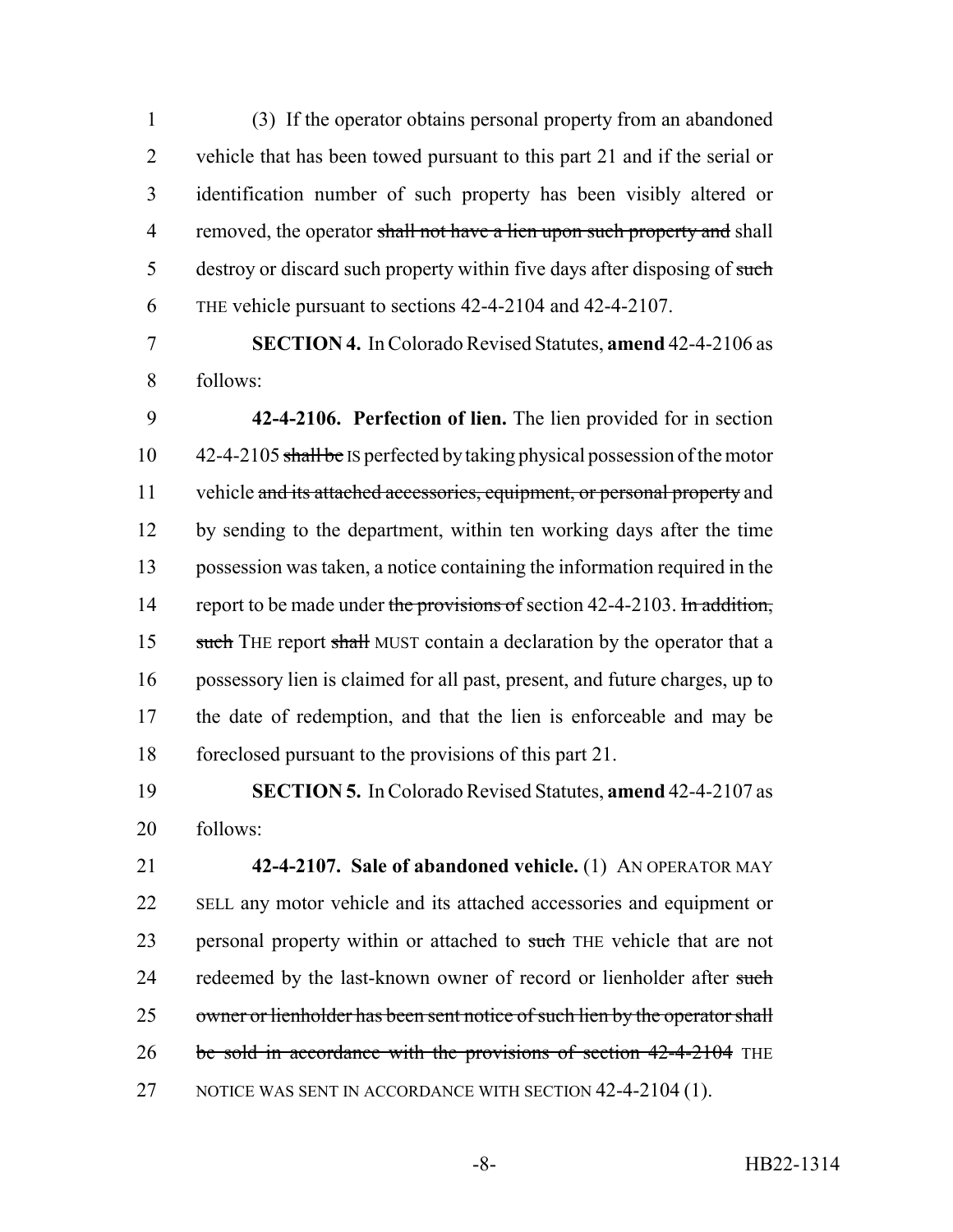1 (2) Within five days after foreclosure of the lien pursuant to this 2 section AT LEAST FIVE DAYS BEFORE A VEHICLE IS SOLD IN ACCORDANCE 3 WITH SUBSECTION (1) OF THIS SECTION, the operator shall send a notice to 4 the law enforcement agency having jurisdiction over the operator. Such 5 notice shall THE NOTICE MUST contain a list of personal property found 6 within the abandoned vehicle that has an intact serial or identification 7 number and such EACH serial or identification number. Such notification 8 shall be made THE OPERATOR SHALL DELIVER THE NOTICE by certified 9 mail, facsimile machine, or personal delivery.

10 **SECTION 6.** In Colorado Revised Statutes, 42-4-2108, **amend**  $11$  (1) as follows:

 **42-4-2108. Proceeds of sale.** (1) (a) If the sale of any motor vehicle, personal property, and attached accessories or equipment under the provisions of section 42-4-2104 produces an amount less than or 15 equal to the sum of all charges of the operator, who has perfected his or 16 her lien, then the operator shall have HAS a valid claim against the owner 17 for the full amount of such THE charges, less the amount received upon the sale of such motor vehicle. AN OPERATOR DOES NOT HAVE A VALID CLAIM IF THE OPERATOR HAS VIOLATED SECTION 40-10.1-405.

20 (b) Failure to register such A vehicle in accordance with this title 21 shall constitute TITLE 42 IS DEEMED a waiver of such THE owner's right to 22 be notified pursuant to this part 21. for the purposes of foreclosure of the 23 lien pursuant to section 42-4-2107. Such Charges shall be SPECIFIED IN 24 SUBSECTION  $(1)(a)$  OF THIS SECTION ARE assessed in the manner provided 25 for in paragraph (a) of subsection  $(2)$  IN ACCORDANCE WITH SUBSECTION  $26$  (2)(a) of this section.

27 **SECTION 7.** In Colorado Revised Statutes, 40-10.1-101, **amend**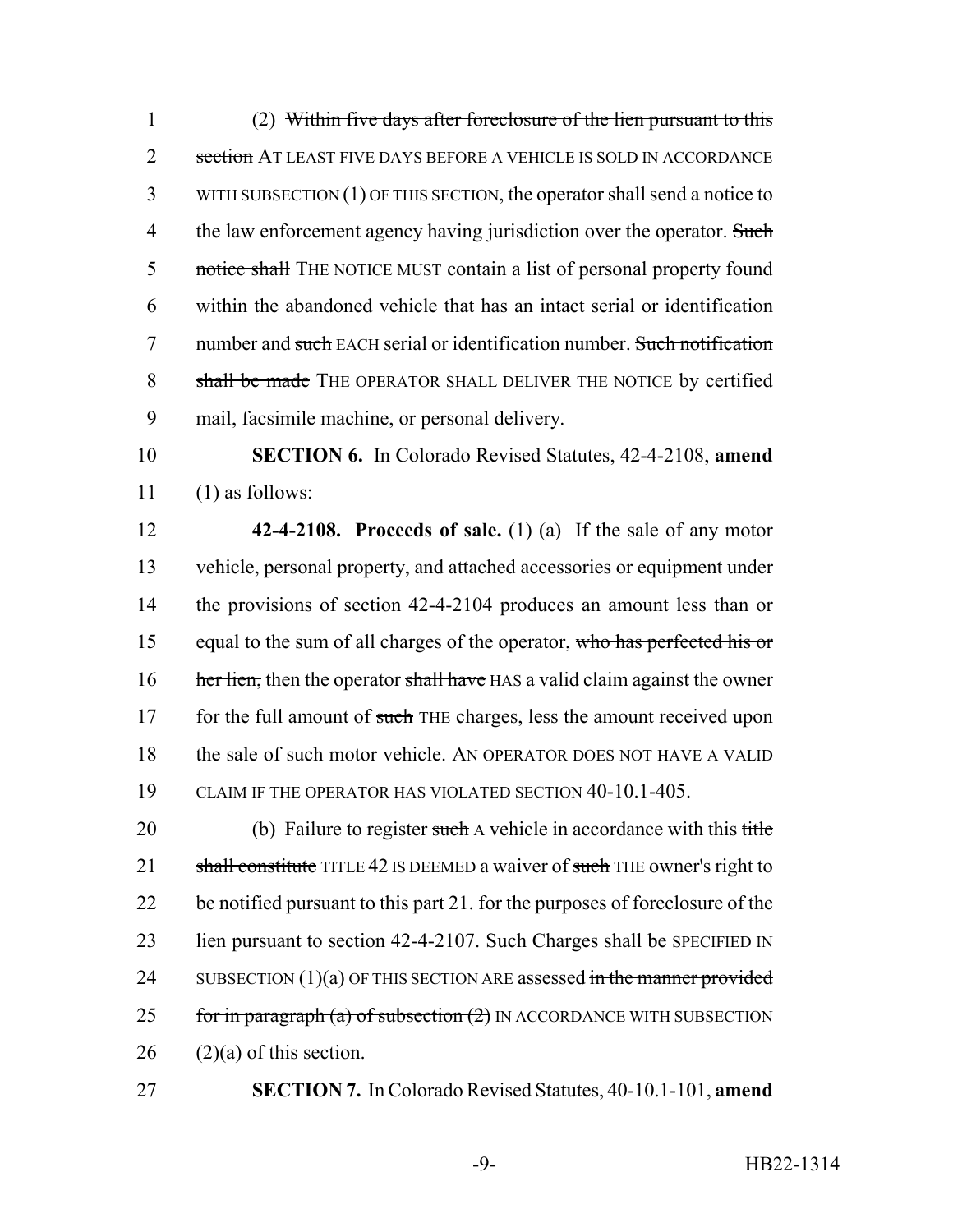(13); and **add** (1.5), (4.5), (6.5), and (13.5) as follows:

 **40-10.1-101. Definitions.** As used in this article 10.1, unless the context otherwise requires:

(1.5) "AUTHORIZED OR INTERESTED PERSON" MEANS:

 (a) THE VEHICLE OWNER, AUTHORIZED OPERATOR, OR AUTHORIZED AGENT OF THE OWNER OF THE VEHICLE;

 (b) THE LIENHOLDER OF THE VEHICLE OR AGENT OF THE LIENHOLDER OF THE VEHICLE; OR

 (c) IF THE OWNER SIGNS A RELEASE AUTHORIZING AN INSURANCE COMPANY TO ACT ON BEHALF OF THE OWNER, THE INSURANCE COMPANY OR AGENT OF THE INSURANCE COMPANY PROVIDING INSURANCE COVERAGE ON THE VEHICLE.

 (4.5) "COMMON PARKING AREA" MEANS ANY PART OF THE FOLLOWING AREAS THAT ARE NORMALLY USED FOR PARKING, SUCH AS THE SIDE OF A STREET OR PARKING SPACES, THAT AN OWNER DOES NOT HAVE THE RIGHT TO EXCLUDE OTHER RESIDENTS OF THE FOLLOWING FROM USING FOR PARKING:

(a) A CONDOMINIUM, AS DEFINED IN SECTION 38-33.3-103 (9);

(b) A COOPERATIVE, AS DEFINED IN SECTION 38-33.3-103 (10);

**(c)** A MULTIFAMILY BUILDING, WHICH IS ALSO KNOWN AS AN APARTMENT COMPLEX, WITH SEPARATE LIVING QUARTERS THAT ARE RENTED OR LEASED SEPARATELY; OR

23 (d) A MOBILE HOME PARK, AS DEFINED IN SECTION 38-12-201.5(6).

24 (6.5) "DROP FEE" MEANS A FEE A TOWING OPERATOR CHARGES TO UNHOOK A VEHICLE FROM A TOW TRUCK.

26 (13) "Nonconsensual towing", or "nonconsensual tow", "TOWED NONCONSENSUALLY", "NONCONSENSUALLY TOW", OR "TOWED WITHOUT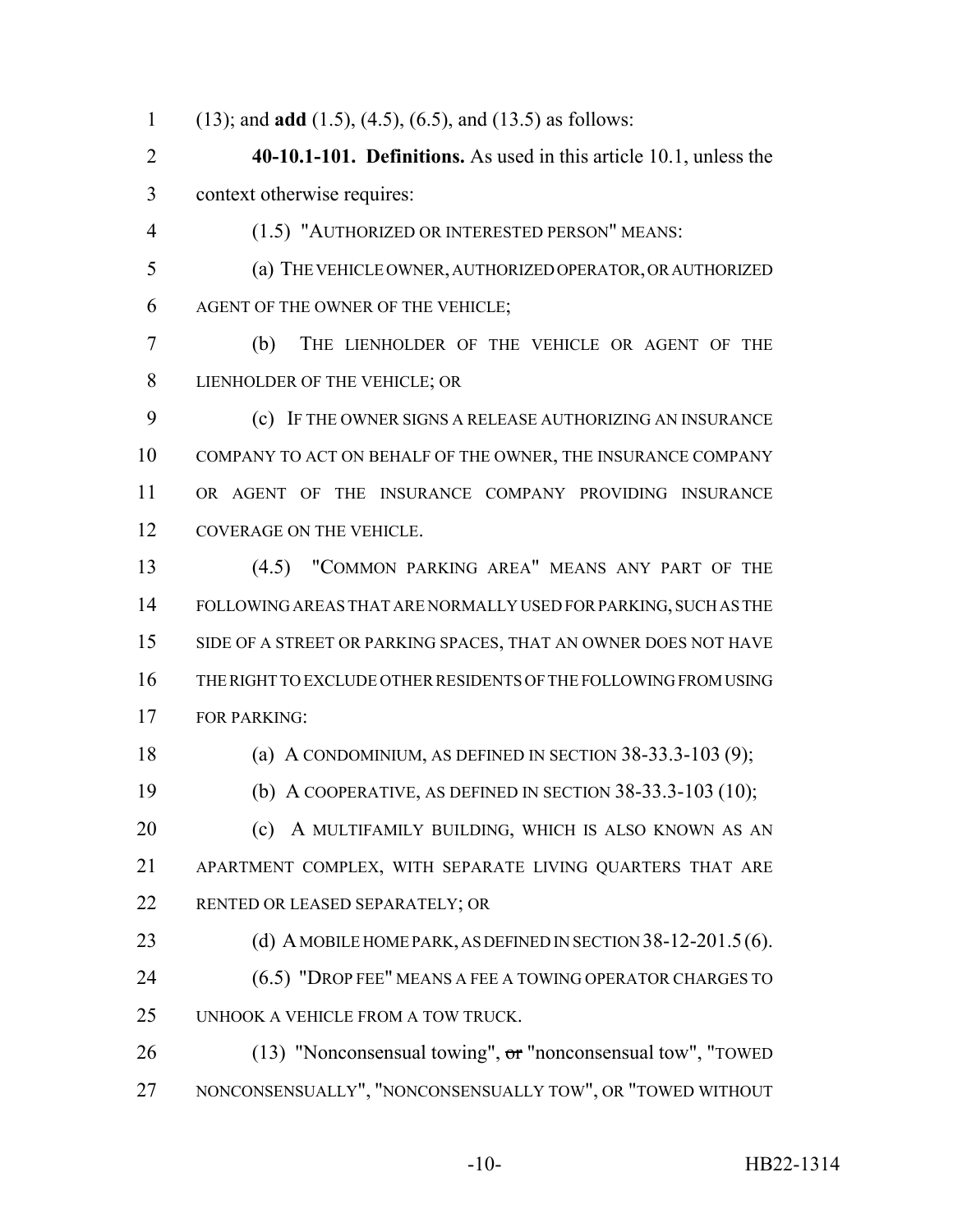1 CONSENT" means the transportation of a motor vehicle by tow truck FROM 2 PRIVATE PROPERTY if such THE transportation is performed without the 3 prior consent or authorization of:

4 (a) The owner or OF THE VEHICLE, AUTHORIZED operator OF THE 5 VEHICLE, OR AGENT OF THE OWNER of the motor vehicle;

 (b) THE LIENHOLDER OF THE VEHICLE OR AGENT OF THE LIENHOLDER, UNLESS THE VEHICLE IS BEING TOWED FOR THE PURPOSE OF REPOSSESSION UNDER A LIEN AGREEMENT; OR

 (c) IF THE OWNER SIGNS A RELEASE AUTHORIZING AN INSURANCE COMPANY TO ACT ON BEHALF OF THE OWNER, THE INSURANCE COMPANY OR AGENT OF THE INSURANCE COMPANY PROVIDING INSURANCE COVERAGE ON THE VEHICLE.

 (13.5) "OFFICE" MEANS THE OFFICE OF TOW HEARINGS CREATED IN SECTION 40-10.1-407.

 **SECTION 8.** In Colorado Revised Statutes, **add** 40-10.1-405, 40-10.1-406, 40-10.1-407, 40-10.1-408, 40-10.1-409, 40-10.1-410, and 40-10.1-411 as follows:

 **40-10.1-405. Nonconsensual tows - rights of owners, operators, and lienholders - rules.** (1) **Towing fees.** (a) (I) FOR A VEHICLE TOWED WITHOUT CONSENT, A TOWING CARRIER SHALL NOT CHARGE THE AUTHORIZED OR INTERESTED PERSON RATES THAT EXCEED THE RATES 22 THAT THE TOWING CARRIER CHARGES, INCLUDING ANY DISCOUNTS, FOR A VEHICLE TOWED WITH THE OWNER'S CONSENT.THESE RATES INCLUDE THE BASE RATE FOR TOWING THE VEHICLE, MILEAGE CHARGES, FUEL SURCHARGES, STORAGE CHARGES, AND RELEASE CHARGES.

26  $(II)$  This subsection  $(1)(a)$  does not apply to an action REQUIRED TO BE PERFORMED UNDER PART 18 OR 21 OF ARTICLE 4 OF TITLE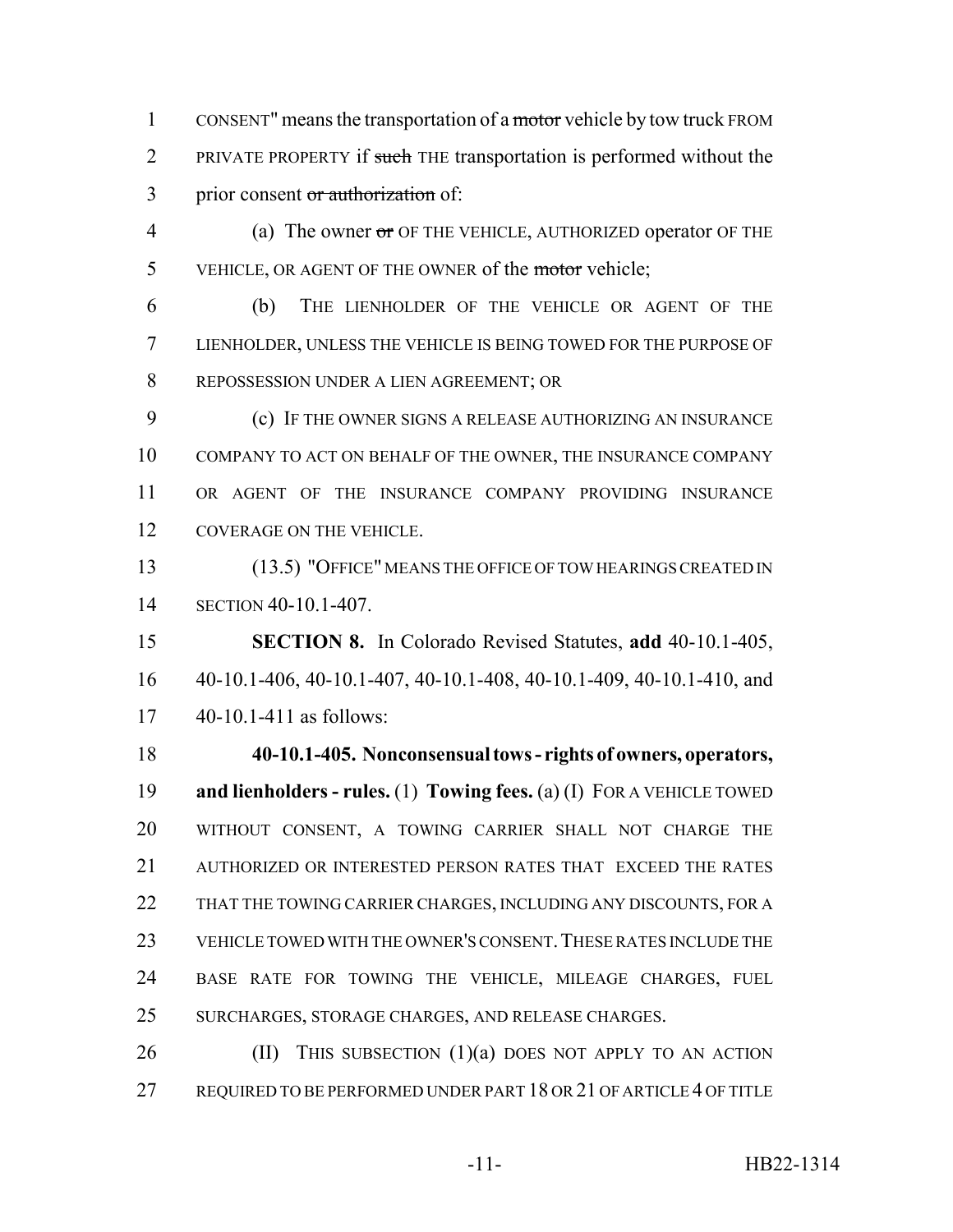42 FOR WHICH, WHEN A VEHICLE IS TOWED WITH THE OWNER'S CONSENT, 2 THE OWNER IS NOT CHARGED.

 (b) A TOWING CARRIER SHALL ANNUALLY FILE WITH THE COMMISSION A SCHEDULE OF RATES THAT THE TOWING CARRIER CHARGES FOR EACH SERVICE PROVIDED FOR VEHICLES TOWED WITH THE OWNER'S CONSENT AND VEHICLES TOWED WITHOUT CONSENT.THE TOWING CARRIER SHALL POST AT A CONSPICUOUSLY VISIBLE SPACE WHERE PAYMENTS ARE MADE THE RATES REQUIRED TO BE FILED WITH THE COMMISSION ON A SIGN THAT HAS LETTERS: (I) AT LEAST ONE AND ONE-HALF INCHES IN HEIGHT AND AT LEAST ONE INCH IN WIDTH; AND (II) THAT CONTRAST WITH THE BACKGROUND ON WHICH THE LETTERS ARE PLACED. (c) (I) A TOWING CARRIER SHALL ACCEPT: (A) CASH; (B) MAJOR CREDIT CARDS; AND (C) OTHER FORMS OF PAYMENT REQUIRED BY RULE OF THE COMMISSION. (II) THE COMMISSION SHALL PROMULGATE A RULE DEFINING WHAT QUALIFIES AS A MAJOR CREDIT CARD FOR THE PURPOSES OF THIS 21 SUBSECTION  $(1)(c)$ . 22 (d) A TOWING CARRIER SHALL NOT: (I) CHARGE STORAGE FEES FOR ANY TWENTY-FOUR-HOUR PERIOD 24 DURING WHICH THE TOWING CARRIER DID NOT STORE THE VEHICLE; AND (II) CHARGE OR RETAIN ANY FEES NOT IDENTIFIED IN THE RULES OF THE COMMISSION FOR THE NONCONSENSUAL TOW OF A VEHICLE FROM PRIVATE PROPERTY.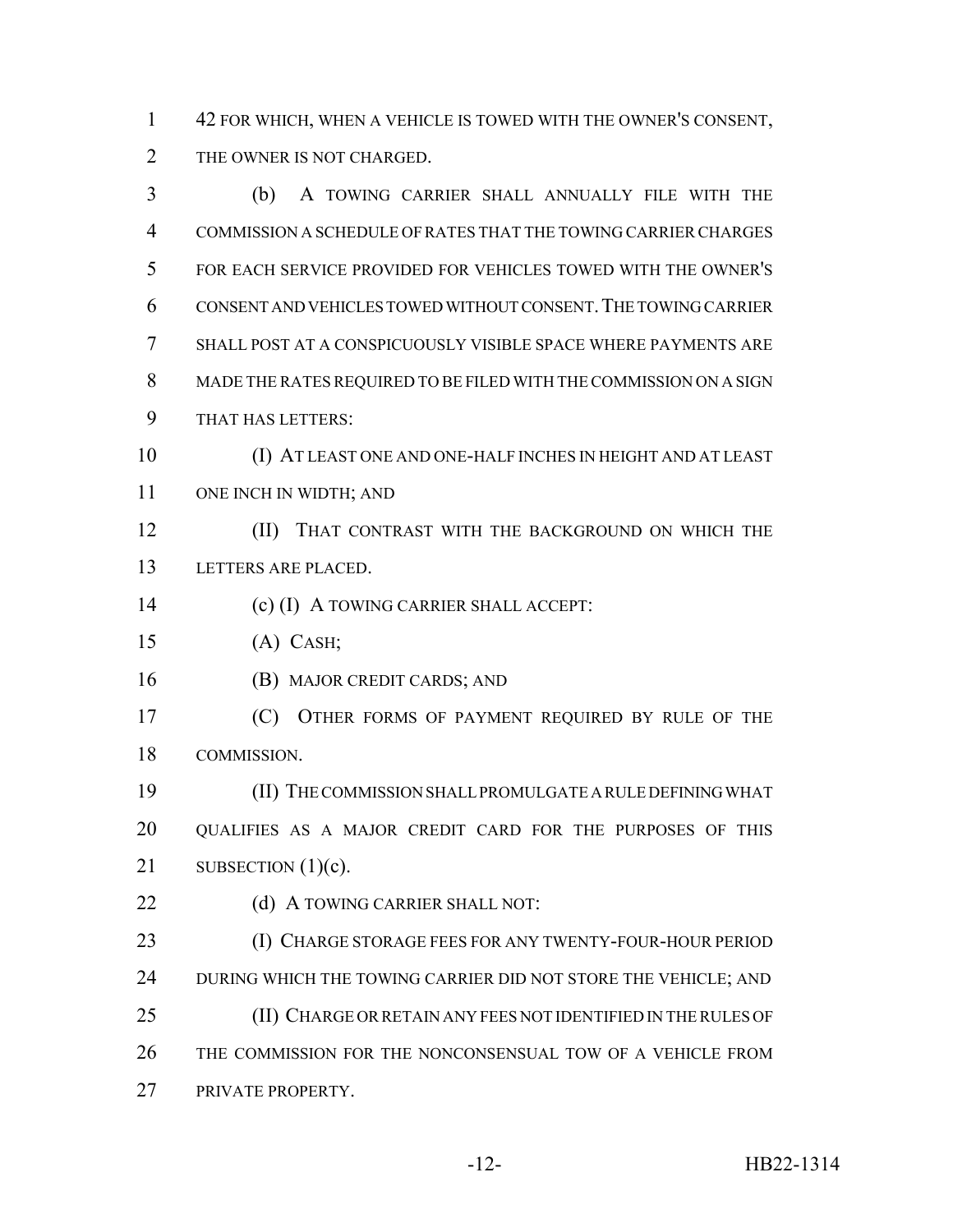(2) **Towing carrier document vehicle's condition and reason for tow - adequate illumination.** (a) BEFORE A TOWING CARRIER CONNECTS A TOWING VEHICLE TO A VEHICLE WITHOUT CONSENT, THE TOWING CARRIER SHALL DOCUMENT THE VEHICLE'S CONDITION AND THE REASON FOR THE TOW BY:

 (I) TAKING AT LEAST FOUR PHOTOGRAPHS OF THE VEHICLE, WITH AT LEAST ONE PHOTOGRAPH TAKEN FROM THE FRONT, ONE PHOTOGRAPH TAKEN FROM THE REAR, ONE PHOTOGRAPH TAKEN FROM THE DRIVER'S SIDE, AND ONE PHOTOGRAPH TAKEN FROM THE PASSENGER'S SIDE. THESE PHOTOGRAPHS MUST:

(A) SHOW THE ENTIRE VEHICLE FROM THE REQUIRED ANGLE;

 (B) HAVE THE VEHICLE FILL AT LEAST THREE-FOURTHS OF THE PHOTOGRAPH, MEASURED FROM SIDE TO SIDE; AND

 (C) BE RENDERED IN A RESOLUTION OF AT LEAST TWO THOUSAND PIXELS BY AT LEAST TWO THOUSAND PIXELS.

**(II) TAKING A PHOTOGRAPH THAT SHOWS THE REASON FOR THE** VEHICLE BEING TOWED WITHOUT CONSENT. THE PHOTOGRAPH MUST:

 (A) SHOW THE POSITION OF THE VEHICLE IN RELATION TO THE REASON, INCLUDING ANY SIGN, THAT THE VEHICLE WAS TOWED; AND

**(B) BE RENDERED IN A RESOLUTION OF AT LEAST TWO THOUSAND** PIXELS BY AT LEAST TWO THOUSAND PIXELS.

 (b) UPON DEMAND BY AN AUTHORIZED OR INTERESTED PERSON, THE TOWING CARRIER SHALL PROVIDE COPIES OF THE PHOTOGRAPHS 24 REQUIRED TO BE TAKEN PURSUANT TO SUBSECTION  $(2)(a)(I)$  OR  $(2)(a)(II)$ OF THIS SECTION.

26 (c) (I) A REBUTTABLE PRESUMPTION THAT A TOWING CARRIER DAMAGED A VEHICLE IS CREATED BY EVIDENCE THAT: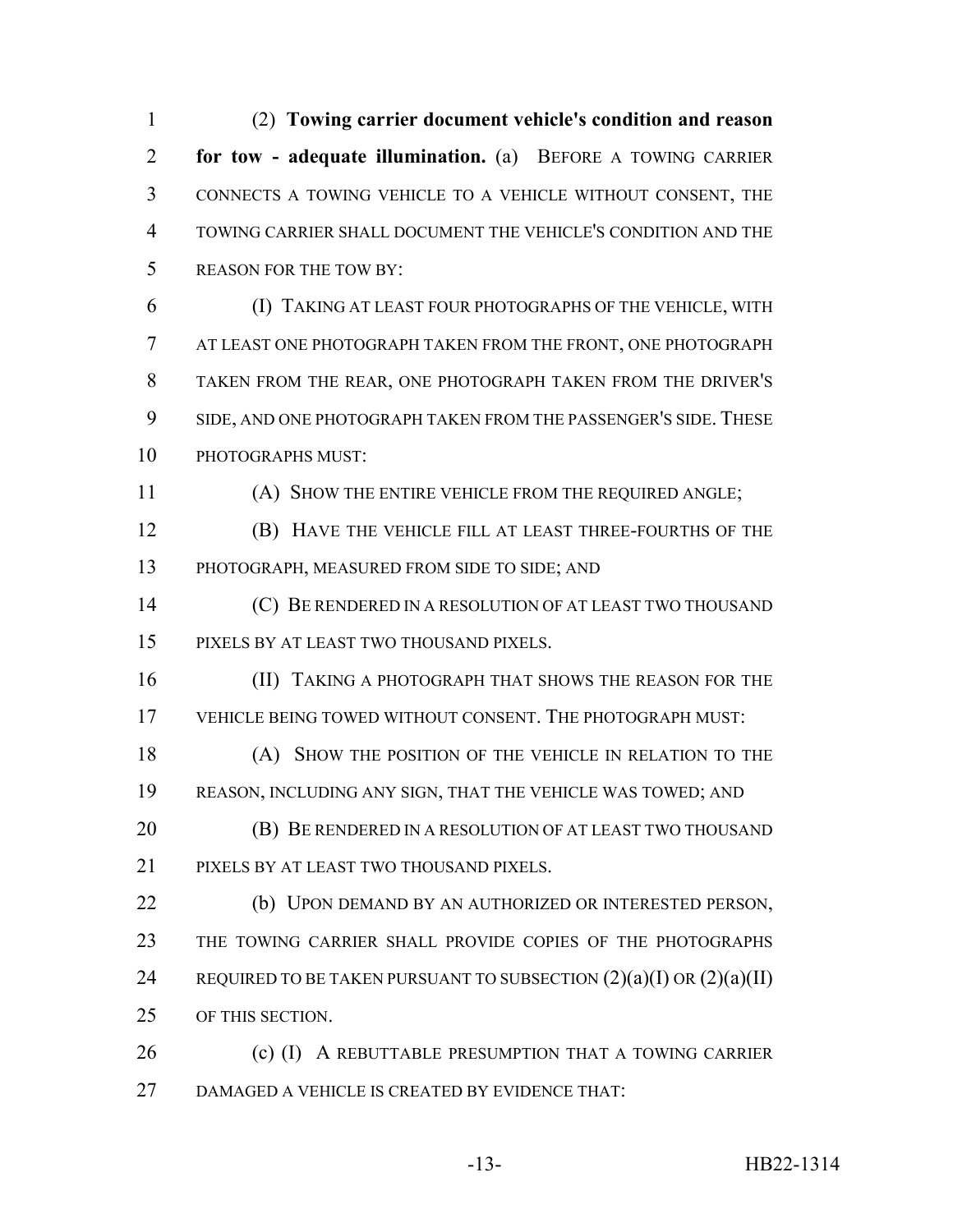(A) THE TOWING CARRIER HAS FAILED TO PRODUCE PHOTOGRAPHS OF THE VEHICLE'S CONDITION IN COMPLIANCE WITH SUBSECTION (2)(b) OF THIS SECTION; AND

(B) A VEHICLE HAS SUFFERED DAMAGE.

 (II) A TOWING CARRIER'S FAILURE TO PRODUCE A PHOTOGRAPH OF THE REASON FOR THE TOW IN COMPLIANCE WITH SUBSECTION (2)(b) OF THIS SECTION CREATES A REBUTTABLE PRESUMPTION THAT THE TOWING CARRIER DID NOT HAVE AUTHORIZATION TO TOW A VEHICLE.

 (d) DURING BUSINESS HOURS OR WHEN A VEHICLE IS BEING RELEASED, A TOWING CARRIER SHALL MAINTAIN AN AREA AT EACH STORAGE FACILITY WITH LIGHTING THAT IS ADEQUATE TO ALLOW A PERSON TO INSPECT A VEHICLE FOR DAMAGE PRIOR TO ITS RELEASE FROM STORAGE.

 (3) **Authorization and notice required for tows from private property.** (a) A TOWING CARRIER SHALL NOT NONCONSENSUALLY TOW 16 A VEHICLE FROM PRIVATE PROPERTY UNLESS:

 (I) THE VEHICLE IS BEING REPOSSESSED BY A CREDITOR WITH A 18 LIEN OR SECURITY INTEREST IN THE VEHICLE;

 (II) THE REMOVAL IS EXPRESSLY AUTHORIZED BY COURT ORDER OR OPERATION OF LAW;

**(III)** THE VEHICLE BLOCKS A DRIVEWAY OR ROADWAY ENOUGH TO EFFECTIVELY OBSTRUCT A PERSON'S ACCESS TO THE DRIVEWAY OR ROADWAY; OR

 (IV) THE TOWING CARRIER HAS RECEIVED PERMISSION TO TOW THE VEHICLE, WITHIN THE TWENTY-FOUR HOURS IMMEDIATELY PRECEDING THE TOW, FROM:

27 (A) THE OWNER OF OR LEASE HOLDER OF THE PRIVATE PROPERTY;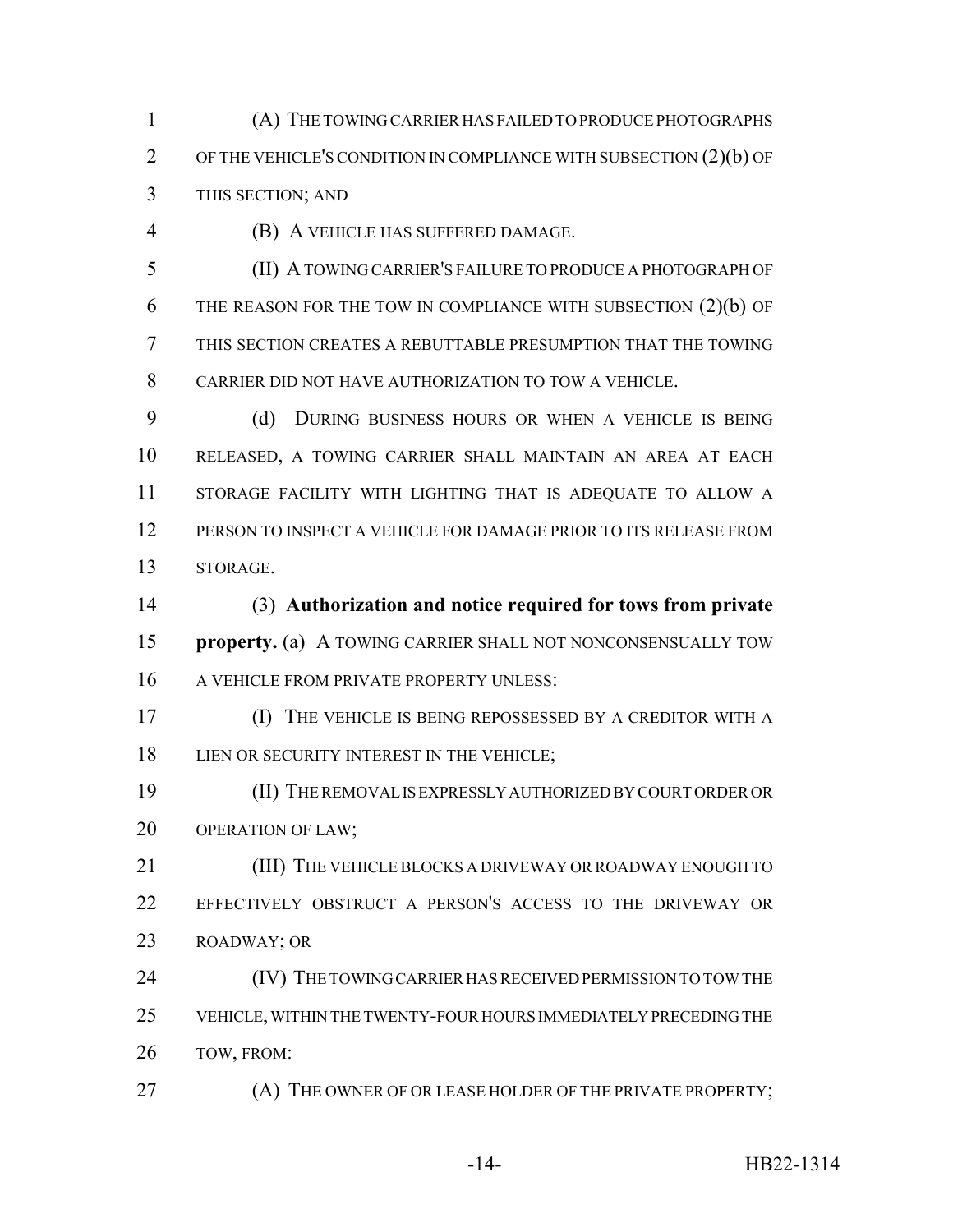(B) A PERSON SUBJECT TO THE "COLORADO COMMON INTEREST OWNERSHIP ACT", ARTICLE 33.3 OF TITLE 38, IF THE PRIVATE PROPERTY IS LOCATED WITHIN THE BOUNDARIES OF THE PERSON'S AREA OF OPERATION; OR

 (C) AN AGENT OF A PERSON DESCRIBED IN SUBSECTION 6 (3)(a)(IV)(A) OR (3)(a)(IV)(B) OF THIS SECTION; EXCEPT THAT THE TOWING CARRIER DOES NOT QUALIFY AS AN AGENT WITH AUTHORITY TO GRANT PERMISSION UNDER THIS SUBSECTION (3)(a).

 (b) (I) EXCEPT AS PROVIDED IN SUBSECTION (3)(b)(III) OF THIS SECTION, A TOWING CARRIER SHALL NOT NONCONSENSUALLY TOW A VEHICLE FROM A PARKING SPACE OR COMMON PARKING AREA WITHOUT THE TOWING CARRIER OR PROPERTY OWNER GIVING THE VEHICLE OWNER OR OPERATOR TWENTY-FOUR HOURS' WRITTEN NOTICE, UNLESS:

 (A) THE VEHICLE OWNER OR OPERATOR HAS RECEIVED TWO PREVIOUS NOTICES FOR PARKING INAPPROPRIATELY IN THE SAME MANNER; (B) THE VEHICLE IS BEING REPOSSESSED BY A CREDITOR WITH A

17 LIEN OR SECURITY INTEREST IN THE VEHICLE;

 (C) THE REMOVAL IS EXPRESSLY AUTHORIZED BY COURT ORDER OR OPERATION OF LAW; OR

20 (D) THE VEHICLE BLOCKS A DRIVEWAY OR ROADWAY ENOUGH TO EFFECTIVELY OBSTRUCT A PERSON'S ACCESS TO THE DRIVEWAY OR ROADWAY.

**(II) THE TOWING CARRIER OR PROPERTY OWNER SHALL PROVIDE** 24 THE NOTICE DESCRIBED IN SUBSECTION  $(3)(b)(I)$  OF THIS SECTION BY:

(A) TELEPHONE; OR

 (B) PLACING A WRITTEN NOTICE ON THE WINDSHIELD OF THE VEHICLE AT LEAST TWENTY-FOUR HOURS BEFORE TOWING THE VEHICLE.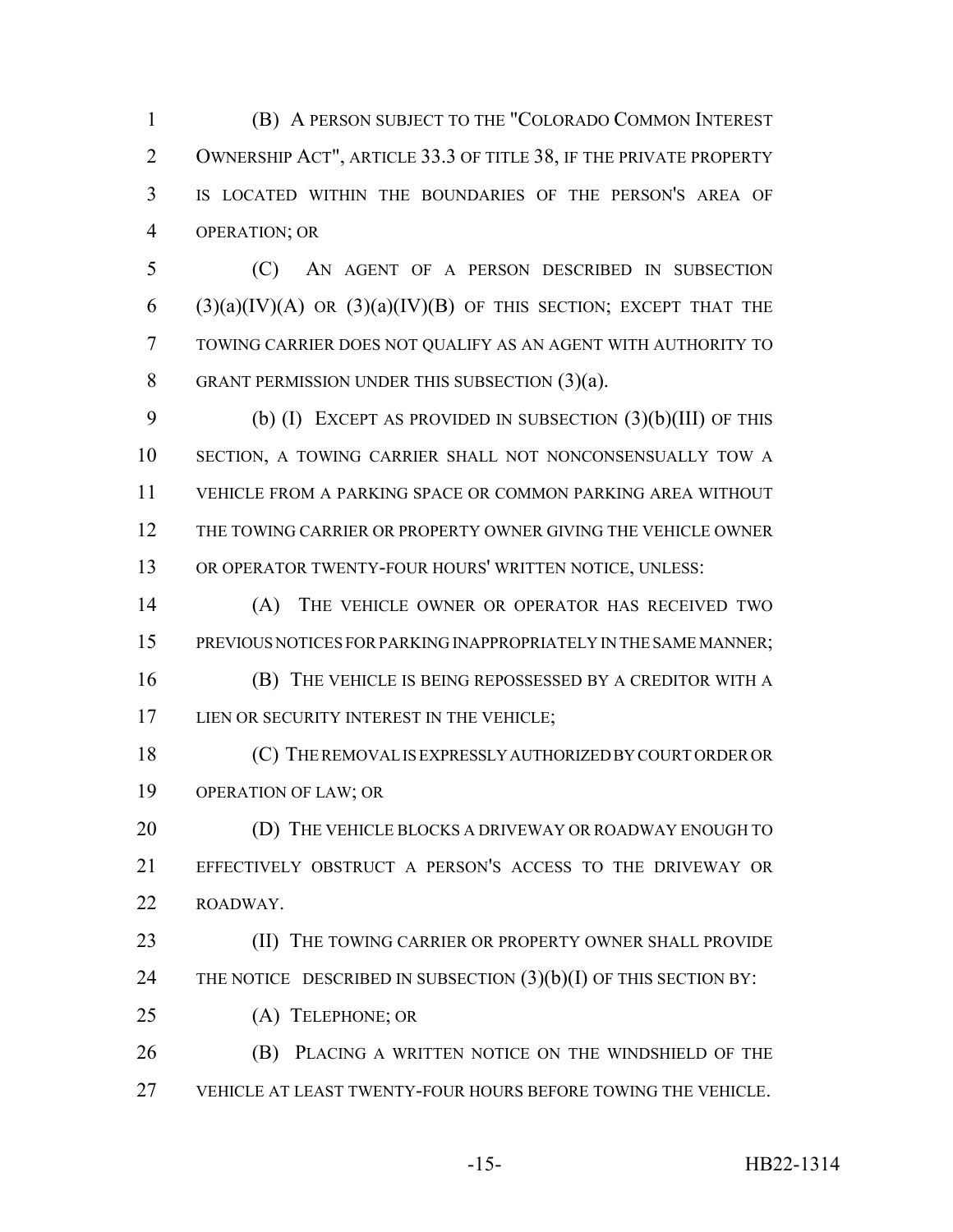(III) THE NOTICE MUST STATE CLEARLY: (A) THAT THE VEHICLE WILL BE TOWED WITHOUT CONSENT IF THE VEHICLE REMAINS PARKED INAPPROPRIATELY; (B) A DESCRIPTION OF THE INAPPROPRIATE PARKING THAT HAS CAUSED THE NOTICE TO BE GIVEN; (C) THE TIME THE VEHICLE WILL BE TOWED IF IT IS NOT MOVED TO APPROPRIATE PARKING; AND (D) THAT CONTINUING TO PARK INAPPROPRIATELY IN THE SAME MANNER MAY LEAD TO THE VEHICLE BEING TOWED WITHOUT NOTICE. 10 (IV) IF THE VEHICLE IS PARKED A THIRD OR SUBSEQUENT TIME IN THE SAME INAPPROPRIATE MANNER THAT CAUSED IT TO RECEIVE PREVIOUS 12 NOTICES, THE TOWING CARRIER OR PROPERTY OWNER NEED NOT GIVE THE 13 NOTICE REQUIRED IN SUBSECTION (3)(b)(I) OF THIS SECTION BEFORE TOWING THE VEHICLE. (V) FOR PURPOSES OF THIS SUBSECTION (3)(b), A VEHICLE IS PARKED INAPPROPRIATELY WHEN IT IS PARKED IN A MANNER THAT: (A) VIOLATES THE PROCEDURES NECESSARY TO OBTAIN AUTHORIZATION TO PARK IN THE LOT OR SPACE; (B) FAILS TO COMPLY WITH THE PROPERTY OWNER'S SIGNS OR THE AGREEMENTS OF THE TENANTS; OR (C) VIOLATES A STATUTE, RULE, ORDINANCE, OR RESOLUTION OF 22 THE STATE OR A POLITICAL SUBDIVISION OF THE STATE. (c) AN AUTHORIZED OR INTERESTED PERSON MAY SEEK TO RECOVER DAMAGES, INCLUDING ECONOMIC DAMAGES, CAUSED BY THE TOWING CARRIER FROM THE TOWING CARRIER IN ACCORDANCE WITH PROCEDURES SET FORTH IN SECTION 40-10.1-407 IF THE VEHICLE HAS BEEN 27 TOWED FROM PRIVATE PROPERTY IN VIOLATION OF THIS SUBSECTION (3).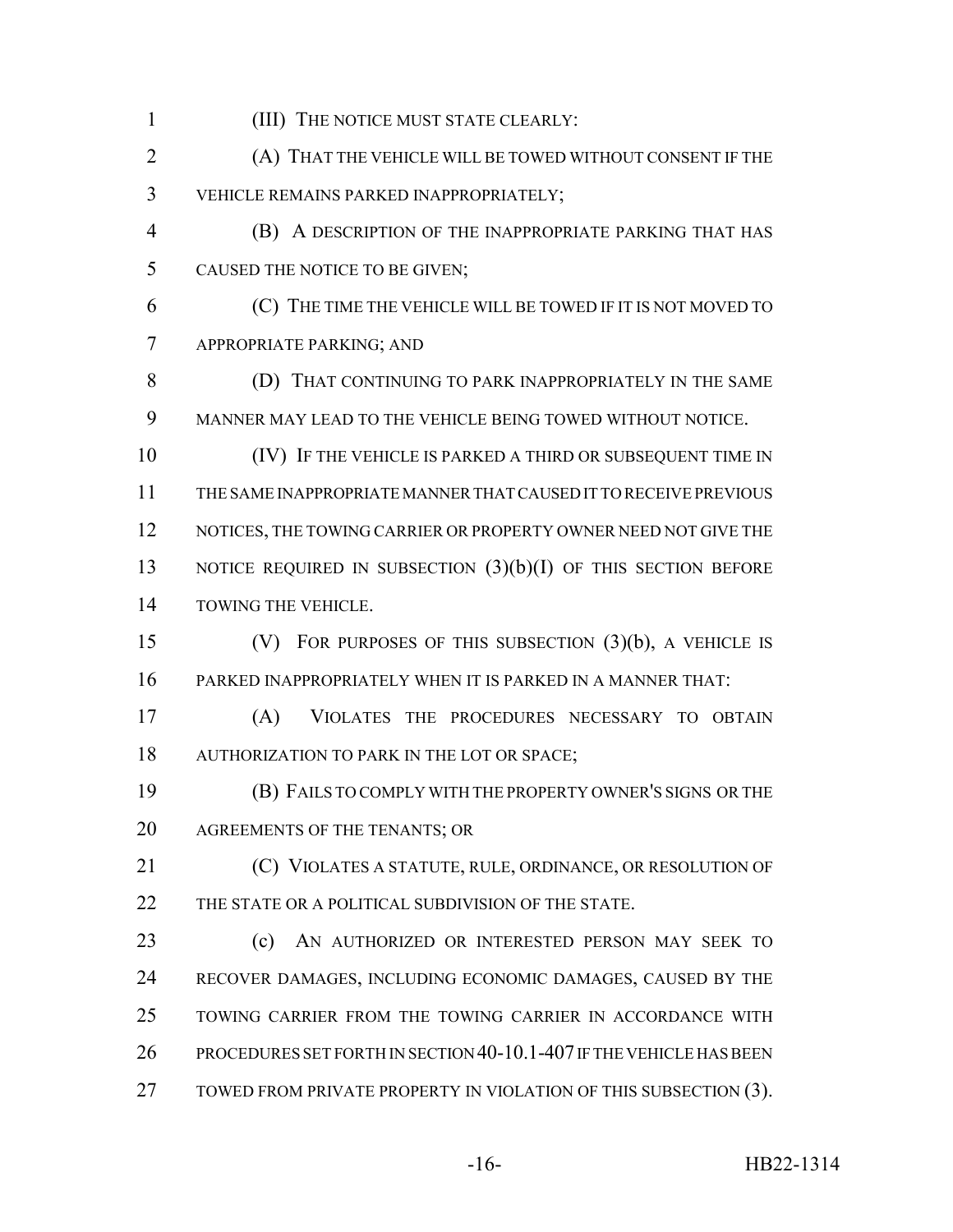(4) **Notice, disclosures, and signs.** (a) IN CONNECTION WITH A NONCONSENSUAL TOW, THE TOWING CARRIER SHALL PROVIDE, UPON REQUEST, EVIDENCE OF THE TOWING CARRIER'S COMMERCIAL LIABILITY INSURANCE COVERAGE, INCLUDING CARGO LIABILITY COVERAGE, GARAGE KEEPER'S LIABILITY COVERAGE, IF APPLICABLE, AND MOTOR VEHICLE LIABILITY COVERAGE, TO AN AUTHORIZED OR INTERESTED PERSON.

 (b) A TOWING CARRIER SHALL MAINTAIN A CLEARLY VISIBLE SIGN AT THE ENTRANCE TO THE STORAGE FACILITY HOLDING A NONCONSENSUALLY TOWED VEHICLE. THE SIGN MUST:

 (I) STATE THE NAME OF THE BUSINESS, TELEPHONE NUMBER, AND HOURS OF OPERATION;

 (II) STATE: "A VEHICLE THAT IS NONCONSENSUALLY TOWED FROM PRIVATE PROPERTY MAY BE RETRIEVED EVEN IF THE OWNER DOES NOT PAY THE TOWING CARRIER'S FEES, BUT THE OWNER STILL OWES THE TOWING CARRIER THOSE FEES."

16 (III) BE NO LESS THAN TWO SQUARE FEET IN SIZE;

(IV) HAVE LETTERING NOT LESS THAN TWO INCHES IN HEIGHT;

 (V) HAVE LETTERING THAT CONTRASTS SHARPLY IN COLOR WITH THE BACKGROUND ON WHICH THE LETTERS ARE PLACED; AND

(VI) BE PRINTED IN ENGLISH AND SPANISH.

21 (c) UPON REQUEST, A TOWING CARRIER SHALL PROVIDE TO AN AUTHORIZED OR INTERESTED PERSON AN ITEMIZED BILL SHOWING EACH CHARGE AND THE RATE FOR EACH FEE THAT THE AUTHORIZED OR INTERESTED PERSON HAS INCURRED AS A RESULT OF A NONCONSENSUAL TOW.

26 (d) UPON REQUEST, A TOWING CARRIER SHALL DISCLOSE ACCEPTED FORMS OF PAYMENT, INCLUDING THOSE REQUIRED TO BE ACCEPTED IN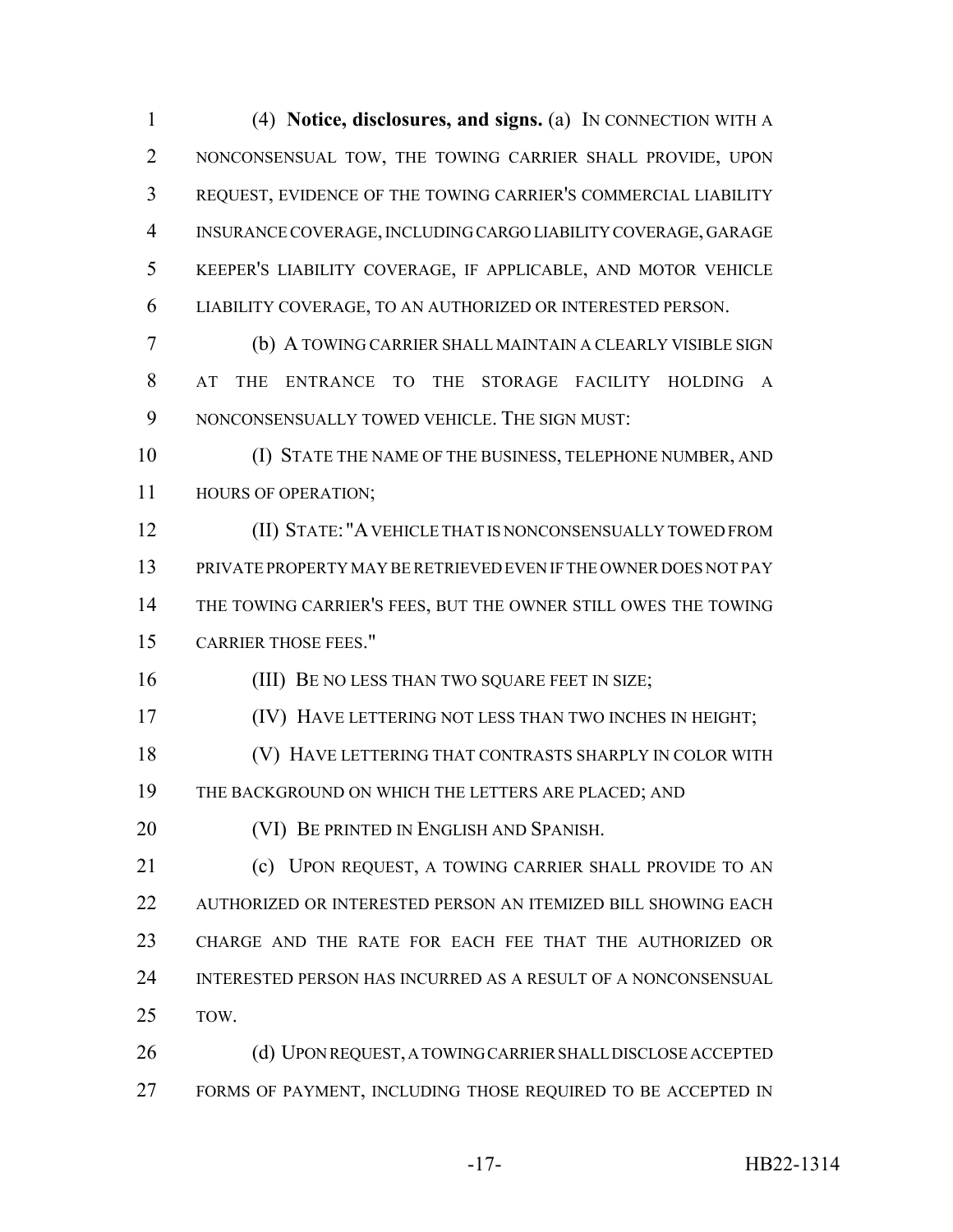1 ACCORDANCE WITH SUBSECTION  $(1)(c)$  OF THIS SECTION.

 (e) IF A TOWING CARRIER HAS NONCONSENSUALLY TOWED A VEHICLE FROM PRIVATE PROPERTY, THE TOWING CARRIER SHALL GIVE THE AUTHORIZED OR INTERESTED PERSON THAT IS RETRIEVING THE VEHICLE A WRITTEN NOTICE OF THE PERSON'S ABILITY TO MAKE A COMPLAINT TO THE COMMISSION. THE NOTICE:

 (I) MUST BE WRITTEN IN A CONSPICUOUS TYPE FACE AND FONT ON 8 BOTH THE RECEIPT AND BILL FOR THE TOW; AND

 (II) MUST NOT BE IN A TYPE FACE OR FONT THAT IS SMALLER THAN THE OTHER NUMBERS OR WORDS ON THE RECEIPT OR BILL, AS APPLICABLE.

 (f) (I) A TOWING CARRIER SHALL NOT PERFORM A NONCONSENSUAL TOW OF A VEHICLE, OTHER THAN AN ABANDONED 13 MOTOR VEHICLE AS DEFINED IN SECTION 42-4-2102 (1), FROM PRIVATE PROPERTY NORMALLY USED FOR PARKING UNLESS:

 (A) NOTICE OF THE PARKING REGULATIONS WAS PROVIDED TO THE VEHICLE OPERATOR WHEN THE VEHICLE ENTERED THE PRIVATE PROPERTY AND PARKED; AND

 (B) NOTICE THAT ANY VEHICLE PARKED IN VIOLATION OF THE REGULATIONS IS SUBJECT TO TOW AT THE VEHICLE OWNER'S EXPENSE WAS PROVIDED TO THE VEHICLE OPERATOR WHEN THE VEHICLE ENTERED THE PRIVATE PROPERTY AND PARKED.

**(II)** A PROPERTY OWNER WITH TENANTS SHALL PROVIDE THE 23 NOTICE DESCRIBED IN THIS SUBSECTION (4)(f) BY ISSUING EACH TENANT A WRITTEN DOCUMENT CONTAINING ANY APPLICABLE PARKING REGULATIONS BEFORE THE REGULATIONS ARE ADOPTED OR AMENDED OR BEFORE THE PERSON AGREES TO BE A TENANT AND BY POSTING SIGNS THAT: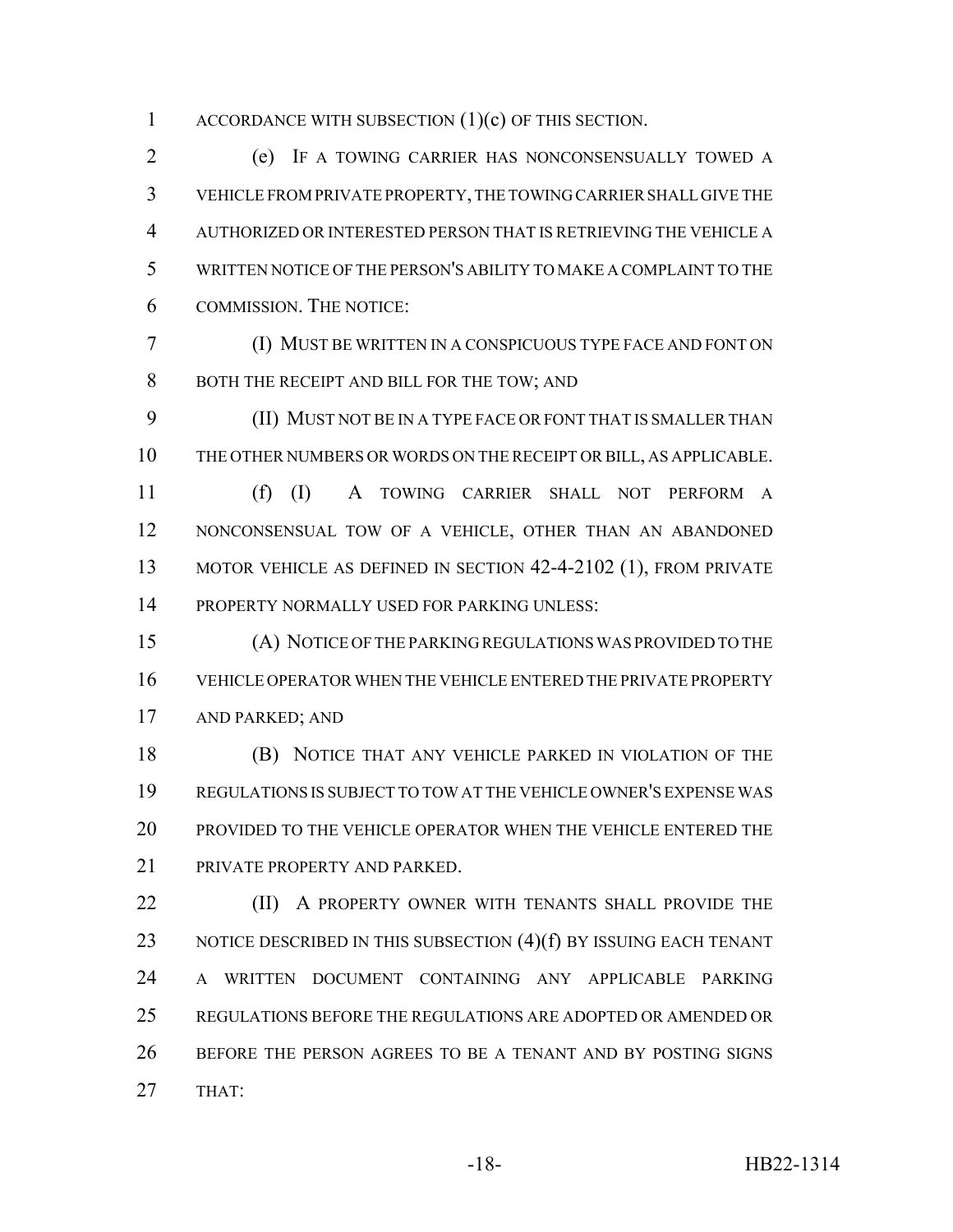(A) ARE NO LESS THAN ONE SQUARE FOOT IN SIZE;

(B) HAVE LETTERING NOT LESS THAN ONE INCH IN HEIGHT;

 (C) HAVE LETTERING THAT CONTRASTS WITH THE BACKGROUND ON WHICH THE LETTERS ARE PLACED;

(D) STATE: "AUTHORIZED PARKING ONLY";

 (E) INCLUDE THE NAME AND TELEPHONE NUMBER OF THE TOWING CARRIER AUTHORIZED TO PERFORM TOWS FROM THE PRIVATE PROPERTY;

(F) ARE PRINTED IN ENGLISH AND SPANISH;

 (G) ARE PLACED AT THE ENTRANCE TO THE PRIVATE PROPERTY, FACE OUTWARD TOWARD THE STREET, AND ARE VISIBLE PRIOR TO 11 ENTERING AND UPON ENTERING THE PRIVATE PROPERTY;

 (H) ARE PLACED INSIDE THE AREA USED FOR PARKING, FACE TOWARD THE PARKING SPACES, AND, IF THE PRIVATE PROPERTY IS NOT PROVIDED FOR RESIDENTIAL PARKING AND HAS MORE THAN TEN FREESTANDING LAMPPOSTS ON THE PROPERTY, ARE POSTED ON EACH LAMPPOST OR POSTED UPRIGHT NEAR EACH LAMPPOST;

 (I) ARE NOT OBSTRUCTED OR PLACED IN SUCH A MANNER THAT PREVENTS VISIBILITY; AND

**(J) ARE NOT PLACED HIGHER THAN EIGHT FEET OR LOWER THAN**  THREE FEET FROM THE GROUND SURFACE CLOSEST TO THE SIGN'S PLACEMENT.

 (g) THE TOWING CARRIER SHALL RETAIN EVIDENCE, INCLUDING PHOTOGRAPHS OF THE RELEVANT SIGNS, OF GIVING THE NOTICES AND 24 DISCLOSURES REQUIRED IN SUBSECTION (4)(f) OF THIS SECTION FOR THREE YEARS AFTER THE DATE OF COMPLETION OF A NONCONSENSUAL TOW AND PROVIDE THE EVIDENCE TO THE COMMISSION OR AN ENFORCEMENT OFFICIAL UPON REQUEST.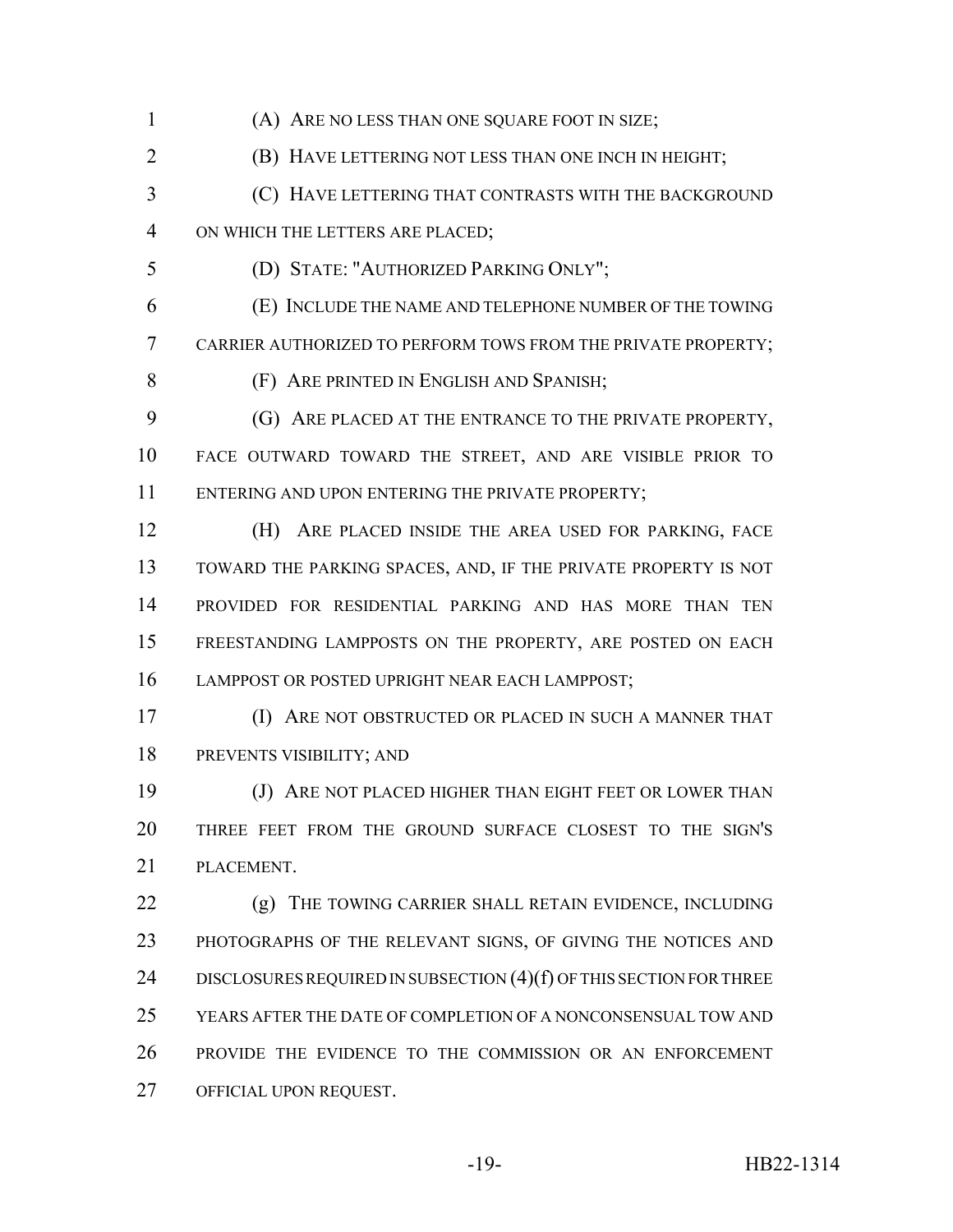(5) **No mechanic's liens on vehicle or contents.** (a) NOTWITHSTANDING SECTION 38-20-105, A TOWING CARRIER THAT NONCONSENSUALLY TOWS A VEHICLE DOES NOT HAVE A MECHANIC'S LIEN ON THE VEHICLE OR THE CONTENTS OF THE VEHICLE TO COVER THE COST OF TOWING THE VEHICLE.

 (b) IF AN AUTHORIZED OR INTERESTED PERSON REQUESTS THAT A TOWING CARRIER RETURN A VEHICLE OR THE CONTENTS OF A VEHICLE THAT WAS TOWED WITHOUT CONSENT, THE TOWING CARRIER SHALL IMMEDIATELY RETRIEVE OR ALLOW THE AUTHORIZED OR INTERESTED PERSON TO RETRIEVE THE VEHICLE OR ANY CONTENTS IN ACCORDANCE 11 WITH SUBSECTION (6)(a) OF THIS SECTION. THIS SUBSECTION (5)(b) DOES 12 NOT APPLY TO A VEHICLE OR THE CONTENTS OF A VEHICLE IF THE VEHICLE OR THE CONTENTS OF THE VEHICLE ARE SUBJECT TO A HOLD ORDER ISSUED BY A COURT, DISTRICT ATTORNEY, LAW ENFORCEMENT AGENCY, OR PEACE OFFICER.

 (6) **Releasing the vehicle upon request.** (a) A TOWING CARRIER SHALL RELEASE A NONCONSENTUALLY TOWED VEHICLE IN ACCORDANCE 18 WITH SUBSECTION (5)(b) OF THIS SECTION, REGARDLESS OF WHETHER THE AUTHORIZED OR INTERESTED PERSON HAS PAID THE TOWING CARRIER.

 (b) A TOWING CARRIER MAY ASSESS A DROP CHARGE TO RELEASE THE VEHICLE AFTER THE VEHICLE IS HOOKED UP TO THE TOW TRUCK BUT 22 BEFORE THE VEHICLE IS REMOVED FROM THE PROPERTY.

 (c) IF APPROACHED BY AN AUTHORIZED OR INTERESTED PERSON, THE TOWING CARRIER SHALL NOTIFY THE AUTHORIZED OR INTERESTED PERSON:

**(I)** THAT THE TOWING CARRIER IS REQUIRED TO RELEASE THE VEHICLE IF THE AUTHORIZED OR INTERESTED PERSON PAYS A DROP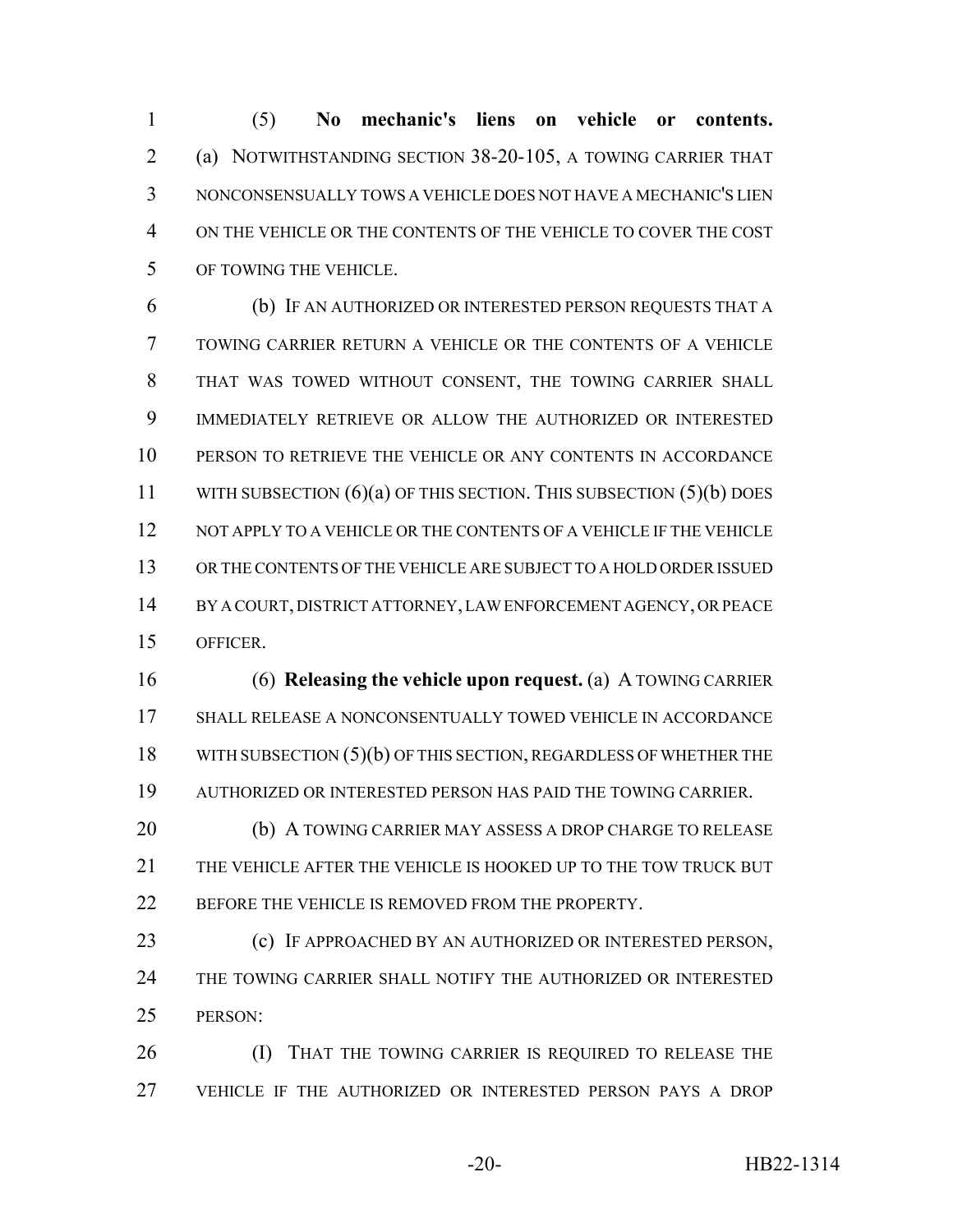CHARGE; AND

 (II) OF THE ACCEPTABLE FORMS OF PAYMENT, INCLUDING THOSE REQUIRED IN SUBSECTION (1)(c) OF THIS SECTION.

 (d) UPON REQUEST BY THE AUTHORIZED OR INTERESTED PERSON, THE TOWING CARRIER SHALL STOP ANY TOW IN PROGRESS BEFORE THE VEHICLE IS REMOVED FROM PRIVATE PROPERTY.

 (7) **No towing for expired registration.** UNLESS THE TOW IS BASED ON AN ORDER GIVEN BY A PEACE OFFICER, A TOWING CARRIER SHALL NOT TOW A VEHICLE FROM PRIVATE PROPERTY BECAUSE THE REAR LICENSE PLATE OF THE VEHICLE INDICATES THAT THE VEHICLE'S REGISTRATION HAS EXPIRED.

 (8) **Towing carrier responsibility.** FOR A NONCONSENSUAL TOW, THE TOWING CARRIER IS RESPONSIBLE FOR THE SECURITY AND SAFETY OF THE TOWED VEHICLE UNTIL IT IS RELEASED TO AN AUTHORIZED OR INTERESTED PERSON.

 **40-10.1-406. Mediation - when permitted - court actions.** (1) (a) IN ANY CONTROVERSY BETWEEN A TOWING CARRIER AND AN AUTHORIZED OR INTERESTED PERSON ARISING OUT OF A NONCONSENSUAL TOW, THE CONTROVERSY MAY BE SUBMITTED TO MEDIATION BY EITHER PARTY BEFORE FILING A LAWSUIT OR INITIATING PROCEEDINGS WITH THE OFFICE.

**(b)** EITHER PARTY TO THE MEDIATION MAY TERMINATE THE MEDIATION PROCESS AT ANY TIME WITHOUT PREJUDICE.

 (c) UPON AGREEMENT OF THE PARTIES TO A MEDIATED 25 SETTLEMENT, THE CONTROVERSY IS SUBJECT TO SUBSECTION (2) OF THIS SECTION.

(2) (a) A MEDIATED SETTLEMENT AGREEMENT, IF ONE IS REACHED,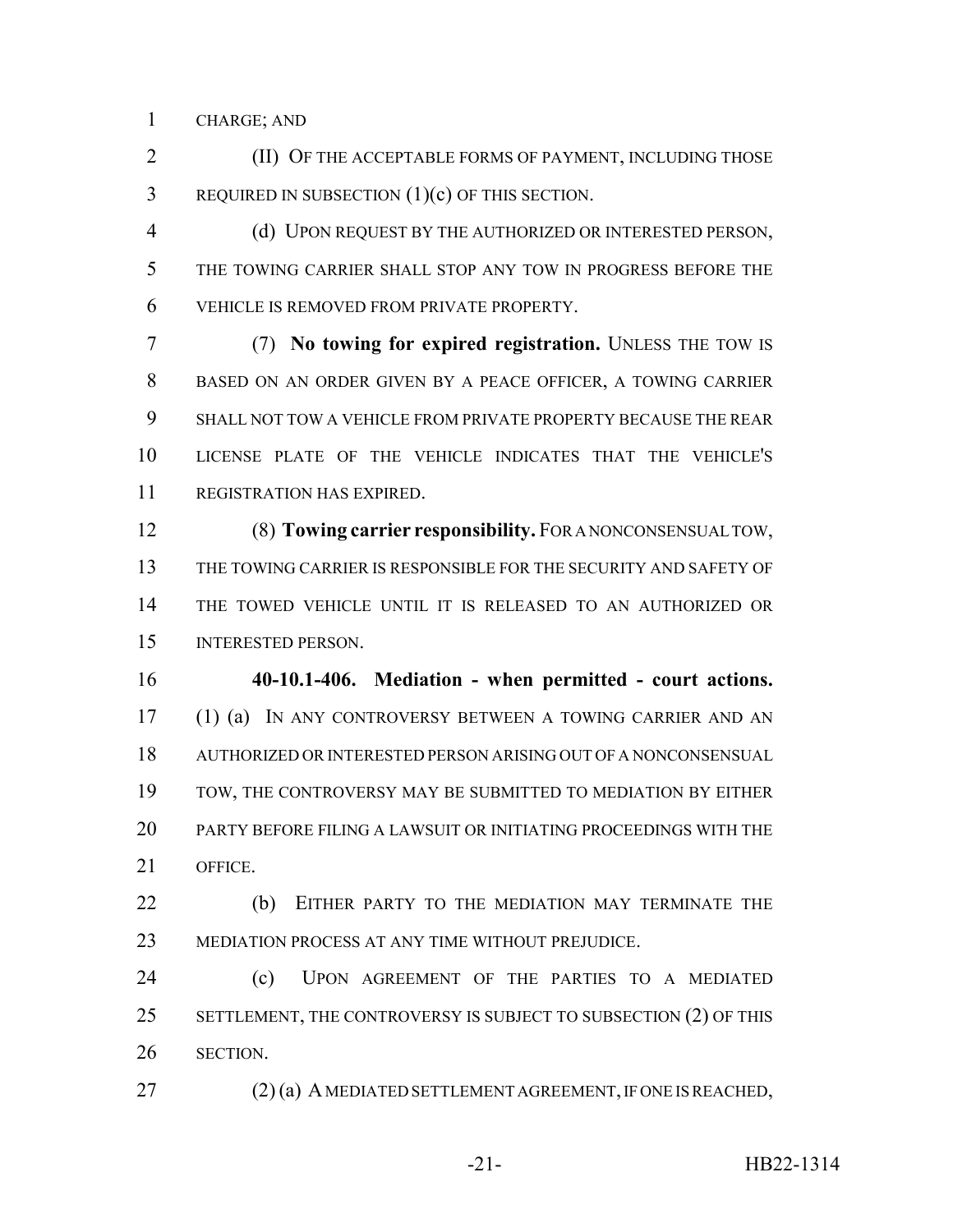MAY BE PRESENTED TO A COURT, A HEARING OFFICER, OR AN ADMINISTRATIVE LAW JUDGE AS A STIPULATION.

 (b) IF EITHER PARTY SUBSEQUENTLY VIOLATES THE STIPULATION, THE OTHER PARTY MAY APPLY IMMEDIATELY TO A COURT OR THE OFFICE FOR RELIEF. THE COURT OR THE OFFICE MAY ISSUE ORDERS ENFORCING THE STIPULATIONS.

 **40-10.1-407. Office of tow hearings - rules.** (1) THE OFFICE OF TOW HEARINGS IS HEREBY CREATED WITHIN THE COMMISSION, THE HEAD OF WHICH IS THE DIRECTOR OF THE OFFICE. THE DIRECTOR SHALL EMPLOY HEARING OFFICERS OR USE ADMINISTRATIVE LAW JUDGES TO ADJUDICATE DISPUTES BETWEEN TOWING CARRIERS AND AUTHORIZED OR INTERESTED PERSONS IN CONNECTION WITH NONCONSENSUALLY TOWED VEHICLES.

 (2) (a) AN AUTHORIZED OR INTERESTED PERSON WHO SUFFERS DAMAGES FROM A NONCONSENSUAL TOW MAY INSTITUTE PROCEEDINGS BY FILING A COMPLAINT WITH THE OFFICE AND NOTIFYING THE TOWING CARRIER IN WRITING OF THE COMPLAINT, INCLUDING THE CONTENTS OF THE COMPLAINT. AN AUTHORIZED OR INTERESTED PERSON MUST FILE THE COMPLAINT WITHIN NINETY DAYS AFTER THE LATER OF:

19 (I) THE DATE THE VEHICLE IS TOWED;

20 (II) THE DATE THE VEHICLE IS RETURNED TO THE AUTHORIZED OR 21 INTERESTED PERSON: OR

**(III)** THE DATE THE CONTROVERSY IS SETTLED THROUGH 23 MEDIATION PURSUANT TO SECTION 40-10.1-406.

 (b) THE COMPLAINT NEED ONLY LIST THE ALLEGED VIOLATION AND A SHORT SUMMARY OF THE ALLEGED FACTS THAT SUPPORT FINDING A VIOLATION.

(3) THE OFFICE SHALL CONDUCT PROCEEDINGS AUTHORIZED BY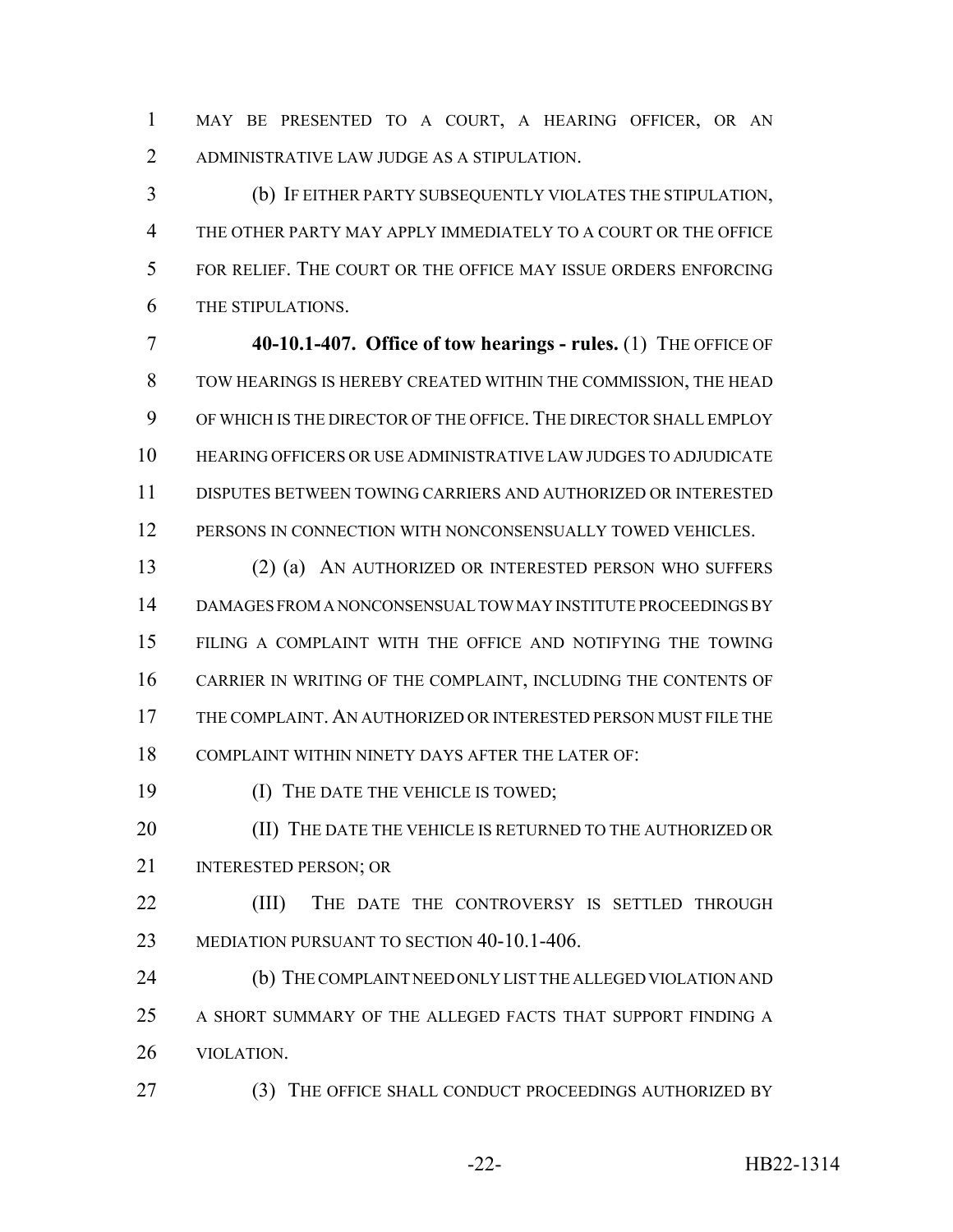THIS SECTION IN ACCORDANCE WITH ARTICLE 4 OF TITLE 24.

 (4) (a) HEARING OFFICERS EMPLOYED BY THE DIRECTOR OF THE OFFICE AND ADMINISTRATIVE LAW JUDGES USED BY THE DIRECTOR OF THE OFFICE ARE AUTHORIZED TO HOLD HEARINGS TO DETERMINE WHETHER:

 (I) A TOWING CARRIER HAS FAILED TO COMPLY WITH THIS ARTICLE 10.1, ARTICLE 20 OF TITLE 38, OR PART 18 OR 21 OF ARTICLE 4 OF TITLE 42 OR ANY RULE PROMULGATED UNDER THIS ARTICLE 10.1 OR PART 18 OR 21 8 OF ARTICLE 4 OF TITLE 42;

 (II) A FAILURE DESCRIBED IN SUBSECTION (4)(a)(I) OF THIS SECTION CAUSED DAMAGES TO THE VEHICLE OWNER OR LIENHOLDER; OR (III) A TOWING CARRIER DAMAGED A VEHICLE WHILE CONNECTING A TOWING VEHICLE TO THE VEHICLE, POSSESSING THE VEHICLE, OR RETURNING THE VEHICLE TO THE AUTHORIZED OR INTERESTED PERSON.

 (b) IF A HEARING OFFICER OR AN ADMINISTRATIVE LAW JUDGE 15 DETERMINES UNDER SUBSECTION (4)(a) OF THIS SECTION THAT THE AUTHORIZED OR INTERESTED PERSON IS ENTITLED TO AN AWARD OF DAMAGES, THE HEARING OFFICER OR ADMINISTRATIVE LAW JUDGE MAY ISSUE AN ORDER REQUIRING THE TOWING CARRIER TO REIMBURSE THE AUTHORIZED OR INTERESTED PERSON FOR THE DAMAGES, INCLUDING 20 ATTORNEY FEES IF AUTHORIZED PURSUANT TO SECTION 40-10.1-408 (2). THE HEARING OFFICER OR ADMINISTRATIVE LAW JUDGE MAY MAKE THE DETERMINATION BASED ON STIPULATIONS.

**(5) A FINAL ACTION OF A HEARING OFFICER OR ADMINISTRATIVE**  LAW JUDGE IS SUBJECT TO JUDICIAL REVIEW IN ACCORDANCE WITH SECTION 24-4-106.

**(6) THE COMMISSION MAY PROMULGATE RULES TO GOVERN THE** PROCEEDINGS AUTHORIZED BY THIS SECTION.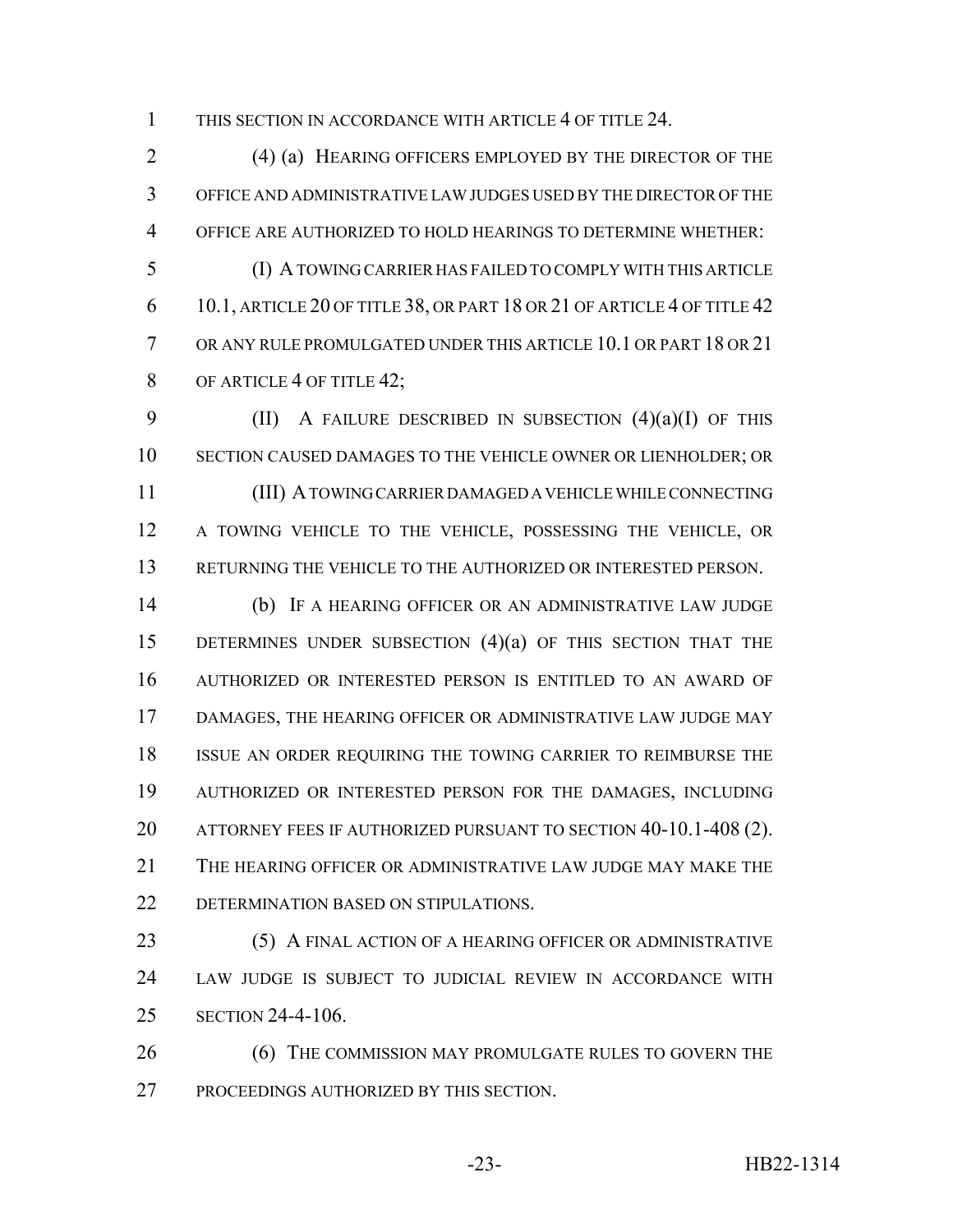**40-10.1-408. Failure to comply.** (1) **No fees.** (a) IF A TOWING CARRIER FAILS TO COMPLY WITH SECTION 40-10.1-405, THE TOWING CARRIER: (I) SHALL NOT CHARGE OR RETAIN ANY FEES OR CHARGES FOR THE SERVICES PERFORMED WITH RESPECT TO THE VEHICLE; AND (II) SHALL RETURN TO THE AUTHORIZED OR INTERESTED PERSON ANY FEES IT COLLECTED WITH RESPECT TO THE VEHICLE. (b) IT IS AN AFFIRMATIVE DEFENSE IN ANY ACTION TO COLLECT TOWING FEES THAT:

10 (I) THE VEHICLE WAS TOWED NONCONSENSUALLY; AND

**III** THE TOWING CARRIER FAILED TO COMPLY WITH SECTION 40-10.1-405.

 (2) **Attorney fees.** AN AUTHORIZED OR INTERESTED PERSON SEEKING REIMBURSEMENT FOR DAMAGES MAY RECOVER FROM THE TOWING CARRIER REASONABLE ATTORNEY FEES IF:

16 (a) THE VEHICLE WAS TOWED NONCONSENSUALLY;

 (b) A COURT, ADMINISTRATIVE LAW JUDGE, OR HEARING OFFICER HOLDS THAT:

 (I) THE TOWING CARRIER FAILED TO COMPLY WITH THIS ARTICLE 20 10.1, ARTICLE 20 OF TITLE 38, OR PART 18 OR 21 OF ARTICLE 4 OF TITLE 42 21 OR ANY RULE PROMULGATED UNDER THIS ARTICLE 10.1 OR PART 18 OR 21 OF ARTICLE 4 OF TITLE 42, AND THIS FAILURE CAUSED DAMAGES, INCLUDING ECONOMIC DAMAGES, TO THE VEHICLE OWNER OR LIENHOLDER; OR

 (II) THE TOWING CARRIER DAMAGED A VEHICLE WHILE CONNECTING IT TO A TOWING VEHICLE, WHILE POSSESSING THE VEHICLE, OR WHILE RETURNING THE VEHICLE TO AN AUTHORIZED OR INTERESTED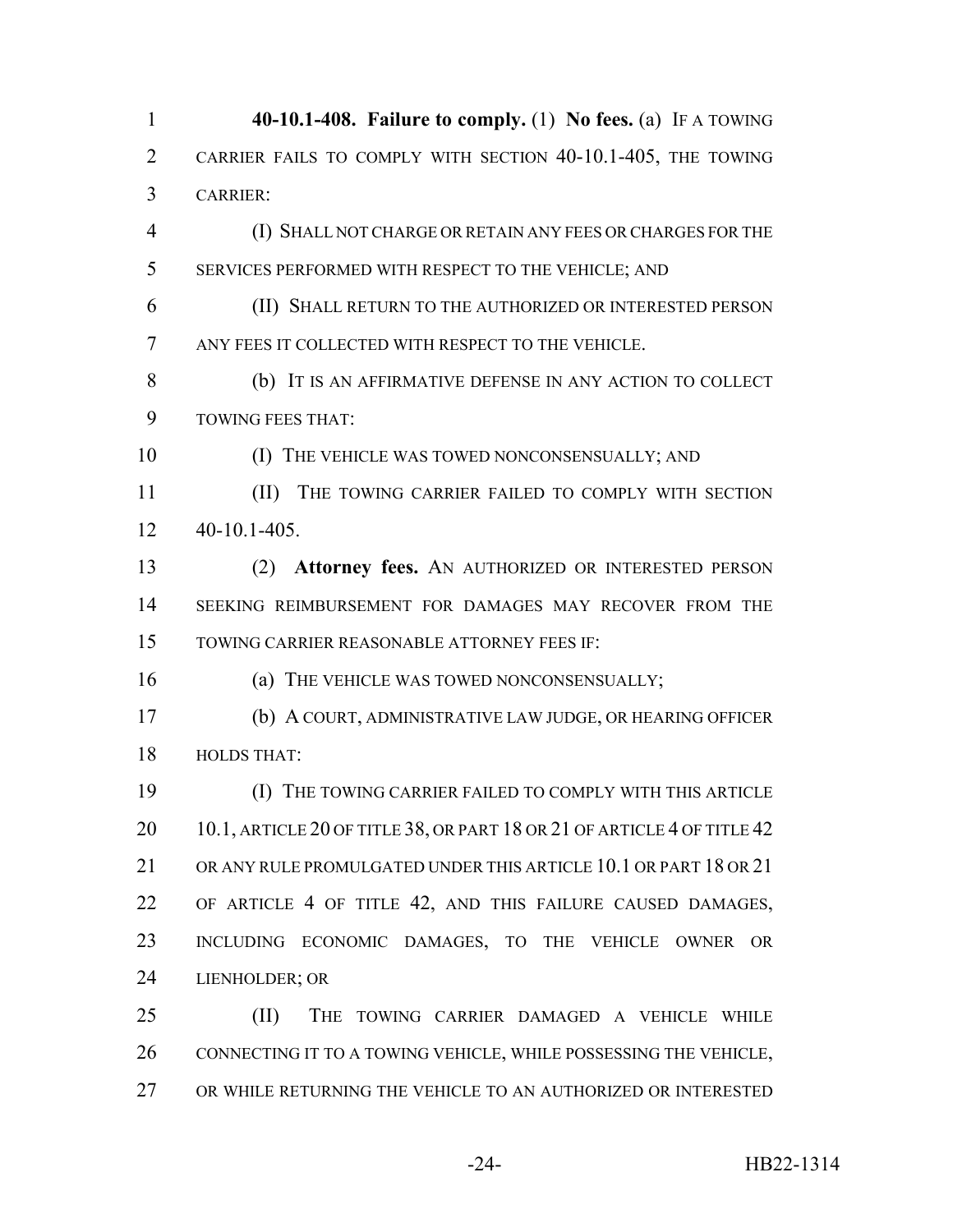PERSON; AND

 (c) THE AUTHORIZED OR INTERESTED PERSON DEMANDED REIMBURSEMENT FOR THE SUFFERED DAMAGES AND THE TOWING CARRIER 4 REFUSED TO REIMBURSE THE AUTHORIZED OR INTERESTED PERSON FOR THE DAMAGES.

 (3) **Damages recovered for party in interest.** IN A COURT ACTION OR ADMINISTRATIVE PROCEEDING ARISING FROM A NONCONSENSUAL TOW, ANY AUTHORIZED OR INTERESTED PERSON MAY RECOVER THE DAMAGES SUFFERED BY ANOTHER AUTHORIZED OR INTERESTED PERSON IF THE PERSON WHO RECOVERS THE DAMAGES REIMBURSES THE OTHER AUTHORIZED OR INTERESTED PERSON FOR THE DAMAGES SUFFERED BY THE AUTHORIZED OR INTERESTED PERSON. A COURT, ADMINISTRATIVE LAW JUDGE, OR HEARING OFFICER MAY ISSUE AN 14 ORDER IMPLEMENTING THIS SUBSECTION (3).

 **40-10.1-409. Records.** (1) A TOWING CARRIER SHALL RECORD 16 THE FOLLOWING INFORMATION FOR EACH NONCONSENSUAL TOW:

(a) THE UNIQUE SERIAL NUMBER OF THE TOW RECORD OR INVOICE;

 (b) THE NAME, ADDRESS, TOWING CARRIER PERMIT NUMBER, AND TELEPHONE NUMBER OF THE TOWING CARRIER;

20 (c) THE ADDRESS AND TELEPHONE NUMBER OF THE STORAGE 21 FACILITY USED BY THE TOWING CARRIER:

22 (d) THE MAKE, MODEL, YEAR, COMPLETE VEHICLE IDENTIFICATION 23 NUMBER, AND LICENSE PLATE NUMBER OF THE TOWED VEHICLE;

 (e) THE ORIGIN ADDRESS OF THE TOW, THE DESTINATION ADDRESS OF THE TOW, AND THE ONE-WAY MILEAGE BETWEEN THE TWO ADDRESSES;

26 (f) THE PRINTED NAME, ADDRESS, TELEPHONE NUMBER, AND 27 SIGNATURE OF THE PERSON AUTHORIZING THE TOW;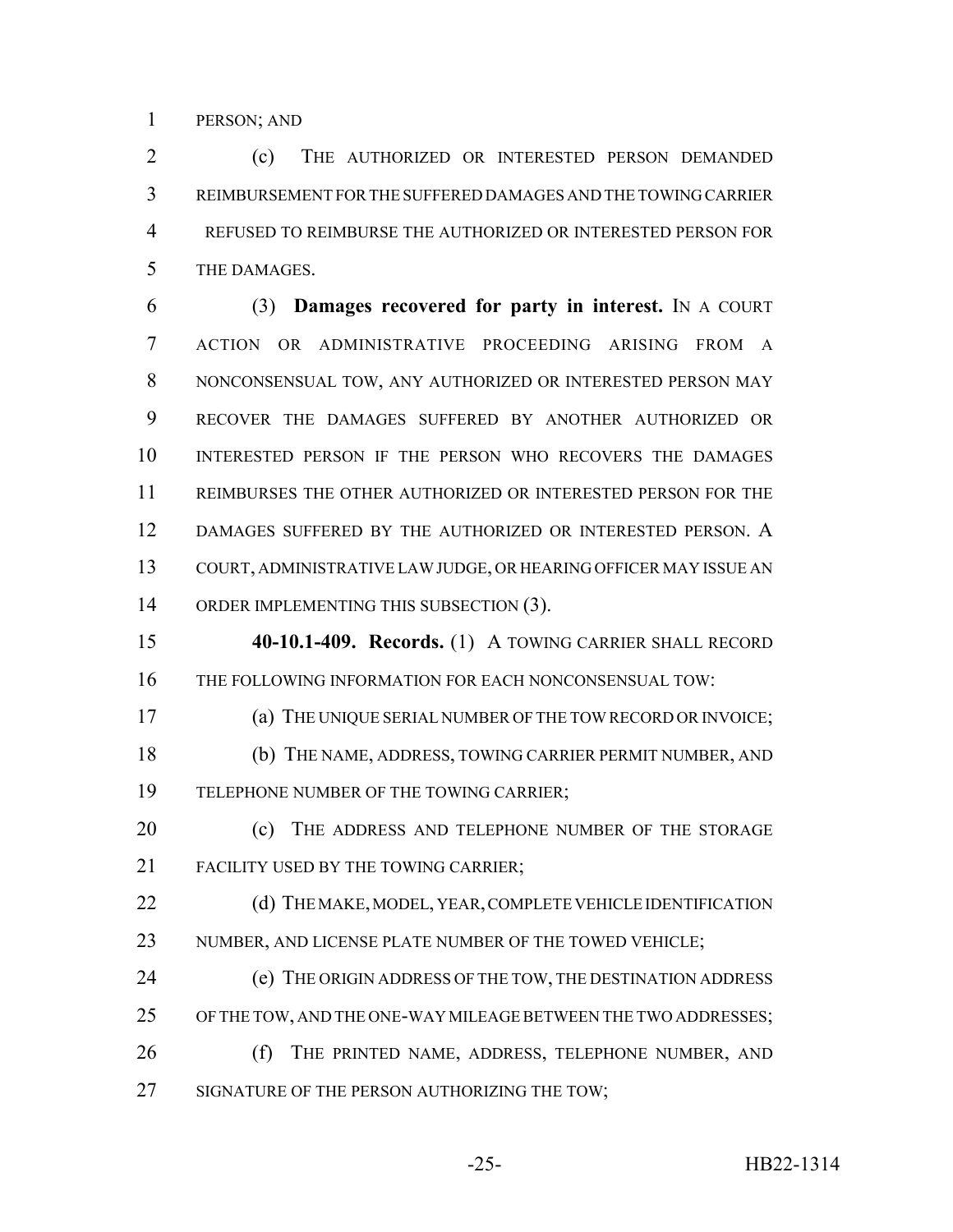(g) THE PRINTED NAME AND SIGNATURE OF THE TOW TRUCK DRIVER;

 (h) AN ITEMIZED INVOICE OF ALL TOWING CHARGES ASSESSED; (i) THE SIGNATURE OF THE PERSON TO WHOM THE VEHICLE IS RELEASED; EXCEPT THAT THE TOWING CARRIER MAY WRITE "REFUSED TO SIGN" IF THE PERSON TO WHOM THE VEHICLE IS RELEASED REFUSES TO SIGN THE RELEASE DOCUMENT; AND

8 (i) THE DATE AND TIME OF ANY OF THE FOLLOWING, IF PERFORMED:

**(I) HOOKING THE VEHICLE TO THE TOW TRUCK;** 

**(II) UNHOOKING THE VEHICLE FROM THE TOW TRUCK;** 

11 (III) COMPLETING THE TOW;

**IV) NOTIFYING THE APPROPRIATE LAW ENFORCEMENT AGENCY;** 

(V) PLACING THE VEHICLE IN STORAGE; AND

**(VI) RELEASING THE TOWED VEHICLE FROM STORAGE.** 

 (2) A TOWING CARRIER SHALL RECORD THE INFORMATION 16 REQUIRED TO BE RECORDED BY SUBSECTION (1) OF THIS SECTION BEFORE THE ACTION TO WHICH IT REFERS IS PERFORMED, UNLESS IMPRACTICABLE DUE TO SAFETY CONCERNS. IF THE SAFETY CONCERNS DELAY RECORDING 19 THE INFORMATION REQUIRED BY SUBSECTION (1) OF THIS SECTION, THE TOWING CARRIER SHALL RECORD THE INFORMATION AS SOON AS REASONABLY POSSIBLE.

22 (3) A TOWING CARRIER SHALL RETAIN THE INFORMATION 23 REQUIRED IN SUBSECTION (1) OF THIS SECTION FOR THREE YEARS AFTER 24 THE TOW COMMENCED.

 (4) WITHIN FORTY-EIGHT HOURS AFTER A REQUEST, A TOWING CARRIER SHALL PROVIDE THE INFORMATION REQUIRED TO BE RECORDED 27 BY SUBSECTION (1) OF THIS SECTION TO AN AUTHORIZED OR INTERESTED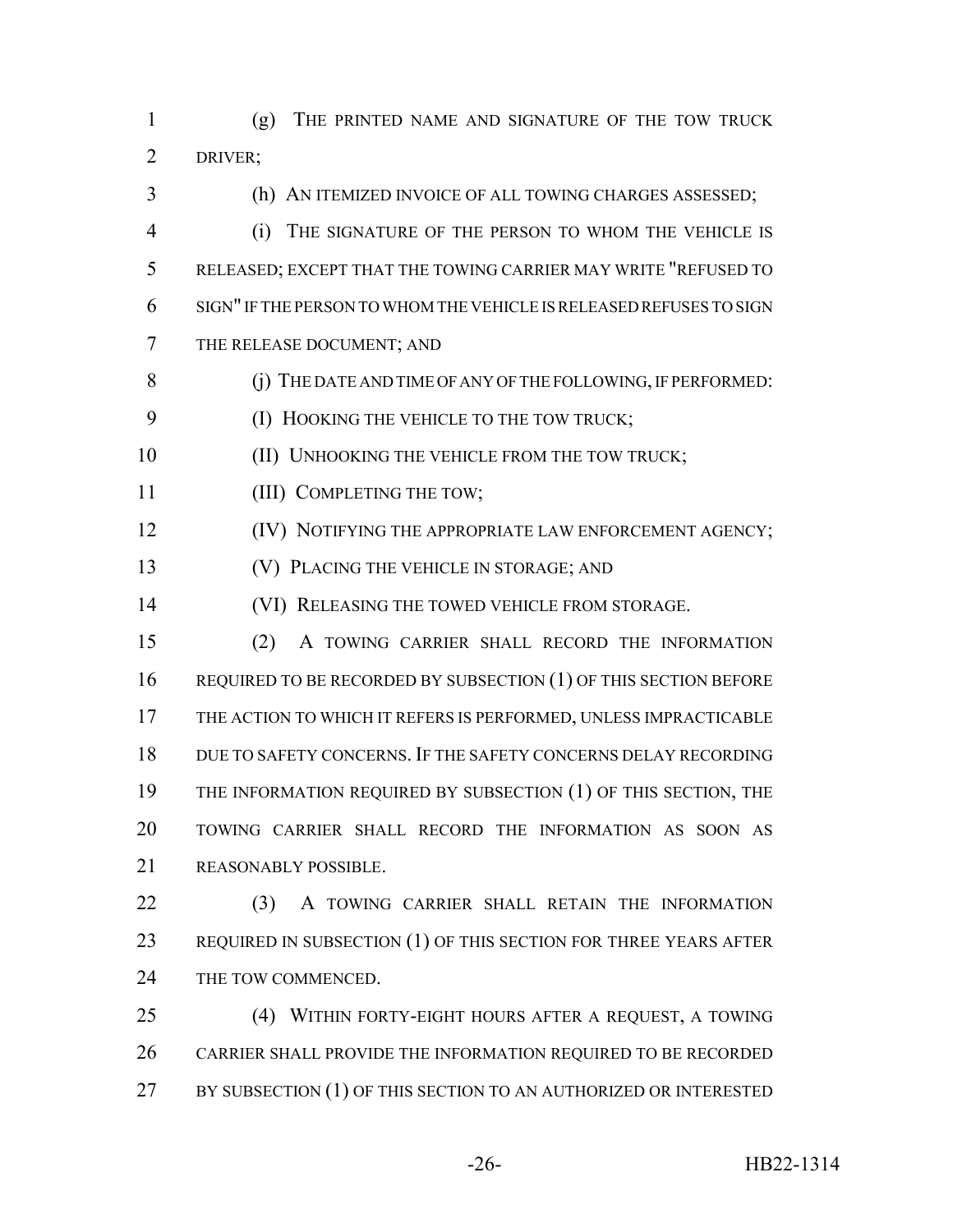PERSON.

 **40-10.1-410. Kickbacks prohibited.** A TOWING CARRIER SHALL NOT PAY MONEY OR OTHER VALUABLE CONSIDERATION TO A LANDOWNER OR BUSINESS FOR THE PRIVILEGE OF NONCONSENSUALLY TOWING VEHICLES.

 **40-10.1-411. Violators subject to penalties.** (1) A TOWING CARRIER THAT VIOLATES THIS PART 4 IS SUBJECT TO THE PENALTIES 8 PROVIDED IN SECTION 40-10.1-114.

 (2) A VIOLATION OF THIS PART 4 IS A DECEPTIVE TRADE PRACTICE UNDER SECTION 6-1-105 (1)(ooo) AND IS SUBJECT TO ENFORCEMENT BY THE ATTORNEY GENERAL'S OFFICE IN ADDITION TO THE ENFORCEMENT DESCRIBED IN THIS SECTION.

 **SECTION 9.** In Colorado Revised Statutes, 6-1-105, **add** (1)(000) as follows:

 **6-1-105. Unfair or deceptive trade practices.** (1) A person engages in a deceptive trade practice when, in the course of the person's business, vocation, or occupation, the person:

18 (000) VIOLATES PART 4 OF ARTICLE 10.1 OF TITLE 40.

 **SECTION 10.** In Colorado Revised Statutes, **amend** 38-20-105 as follows:

 **38-20-105. Lien of common carrier.** (1) EXCEPT AS PROVIDED 22 IN SUBSECTION (2) OF THIS SECTION, every common carrier of goods or passengers who, at the request of the owner of any personal goods, carries, conveys, or transports the same from one place to another and every other person who safely keeps or stores any personal property at the 26 request of the owner or person lawfully in possession thereof shall have 27 OF THE PERSONAL PROPERTY HAS a lien upon all such THE personal